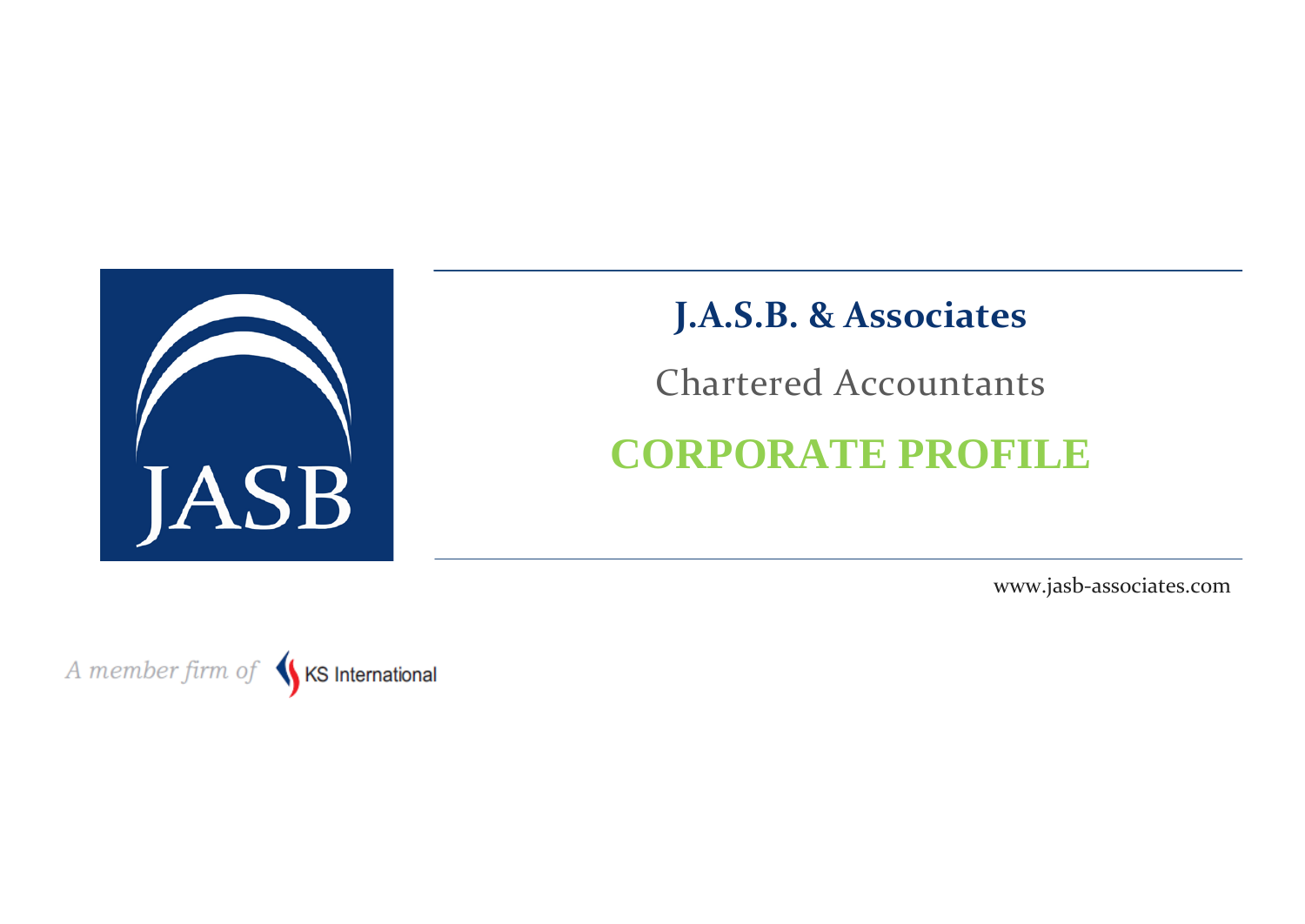

| <b>TABLE OF CONTENTS</b> | About Us                         |              | $\mathbf{2}$            |  |  |  |
|--------------------------|----------------------------------|--------------|-------------------------|--|--|--|
|                          | Vision, Mission & Values         |              | $\overline{\mathbf{3}}$ |  |  |  |
|                          | Approach & Methodology           |              | $\overline{4}$          |  |  |  |
|                          | Strengths                        |              | 5                       |  |  |  |
|                          | <b>International Affiliation</b> |              | 6                       |  |  |  |
|                          | <b>Services</b>                  |              |                         |  |  |  |
| <b>TOC</b>               | Our Experience                   |              | $\mathbf{9}$            |  |  |  |
|                          | Management Team                  |              | 10                      |  |  |  |
|                          | <b>Team Composition</b>          |              | ${\bf 11}$              |  |  |  |
|                          | Presence & Contact               |              | 12                      |  |  |  |
|                          | Services Basket                  | Annexure - A | 13                      |  |  |  |
|                          | Our Experience                   | Annexure -B  | $17\overline{ }$        |  |  |  |
|                          | Partner's Profile                | Annexure-C   | 25                      |  |  |  |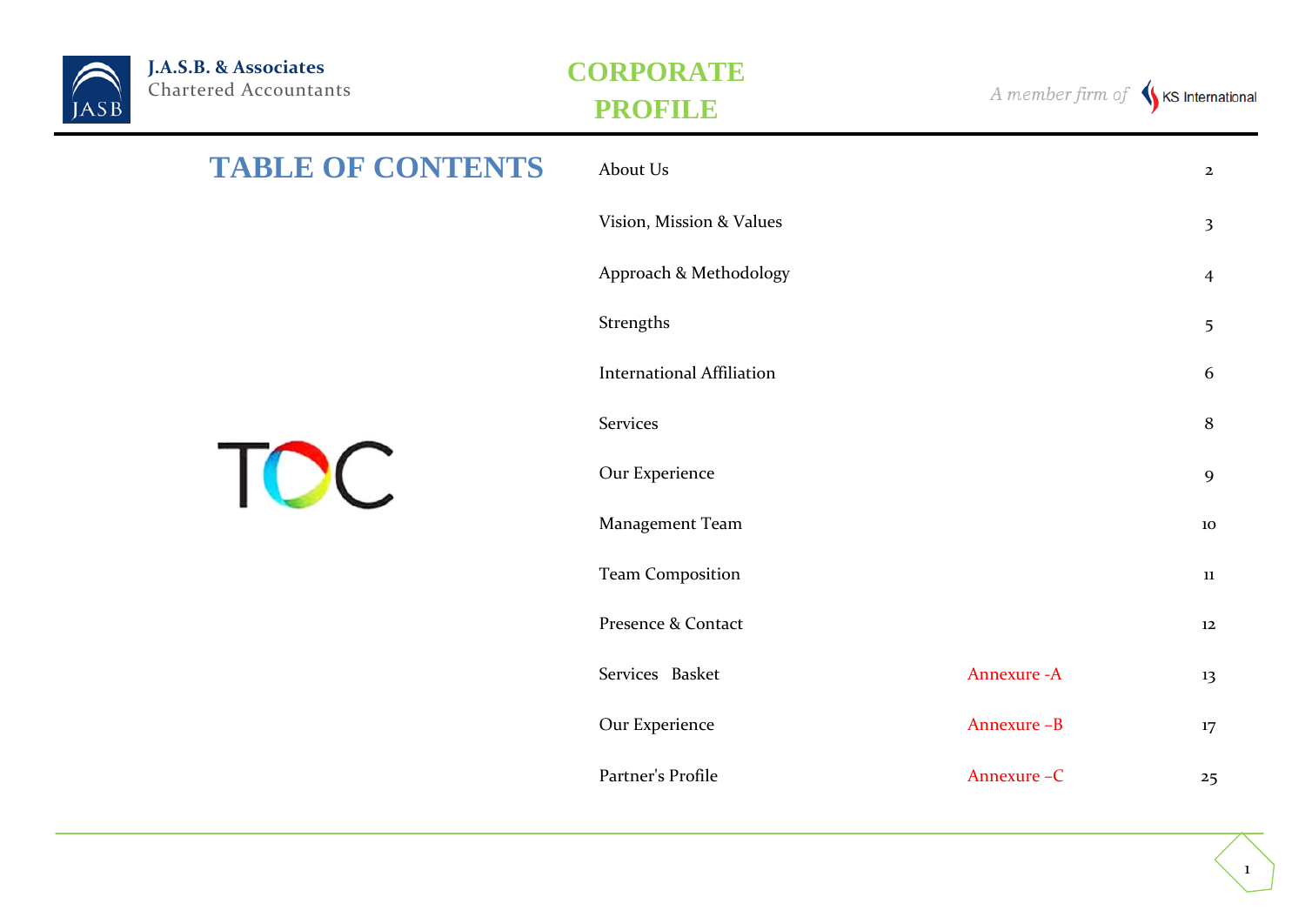

2



JASB is the name of a fertile valley in Iran which was populated during the 200 AD. The valley is famous for its abundant greenery and a network of gushing streams and it is this fertility and energy of running streams that is reflected in the manner and working of the firm. **ABOUT US**

> JASB is also the acronym of the first names of the founding partners of the firm viz-a-viz, **J**ibran Hassan, **A**rsalan Vardag, **S**aeed A. Chughtai and **B**asharat Rasool**.** The founding Partners have qualified chartered accountancy from big four audit firms and represent cumulative professional work experience of over 80 years. JASB provides a multitude of services to a wide variety of clients from its presence in Karachi and Islamabad.

> The symbol of the firm is reflective of the firm's philosophy. The two arches at the top represent higher level of reasoning and logic i.e. *Conscience.* Our firm's color is "blue" which relates to trust, honesty and dependability, therefore helping to build customer loyalty. It indicates confidence, reliability and responsibility. It inspires wisdom and higher ideals but is also conservative and predictable.

> Our Mission, Vision and Core Values are the basis of our approach to business which in turn is based on our **Conscience** to deliver multi-professional services with utmost integrity and professionalism.

> Our Customers, the main beneficiaries of our expertise and services, will feel the difference in the way we treat them and engage them from the very outset of a particular assignment to understand their needs and to adopt a solution oriented approach without compromising on the integrity and professionalism.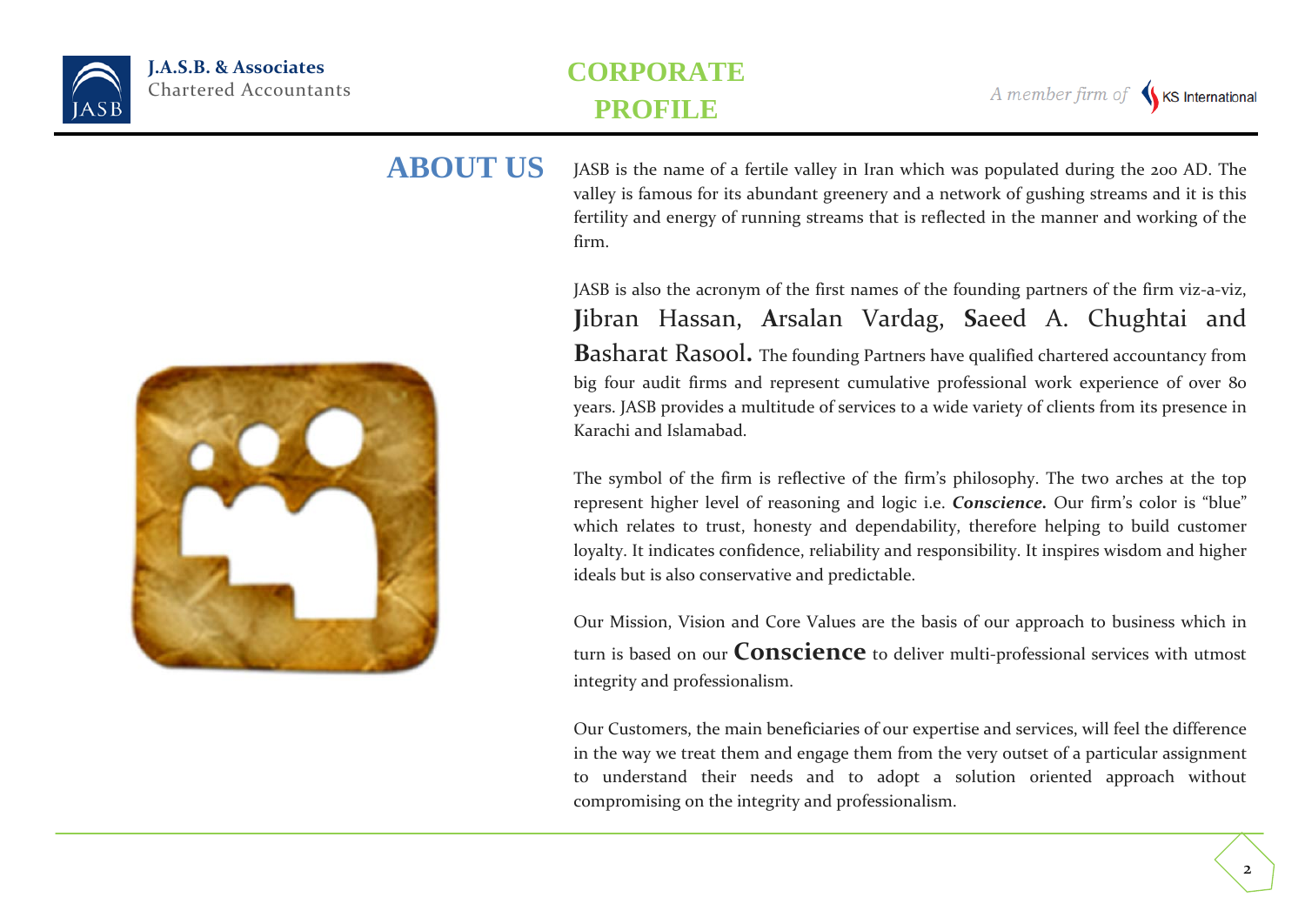

3

# **VISION, MISSION & VALUES** Our Vision is to be recognized as the best professional service organization that



enabled our Clients and our People to achieve the desired balance between personal, professional and financial success. This will be accomplished by inculcating a culture of professionalism, passion and teamwork that will enable us to continue attracting and retaining the best and brightest professionals, who will be recognized, respected and rewarded for their contributions to a firm that is founded on shared core values.

Our  $Mission$  is to become a professional accounting and consulting firm presenting a comprehensive range of services to exceed the Needs of our Clients by fostering an environment that encourages personal and professional growth and a passion for our Core Values. We will continue to be recognized as an innovative leader in the community – known for timely delivering precise, tailored and quality professional services through a multi-disciplinary approach.

Our  $Values$  are based on serving our customers in the best possible manner. Customer service is a continuous process of improvement and our core values are the guiding principles in our approach to business

- $\checkmark$  Integrity in all relationships especially with our Clients and our People
- **Personal Responsibility and Accountability** to our Clients and our People, by being responsible for their interests, their sustainability and their prosperity
- **Investor in People** who make a difference to our **Clients**, to our People, to themselves and to the society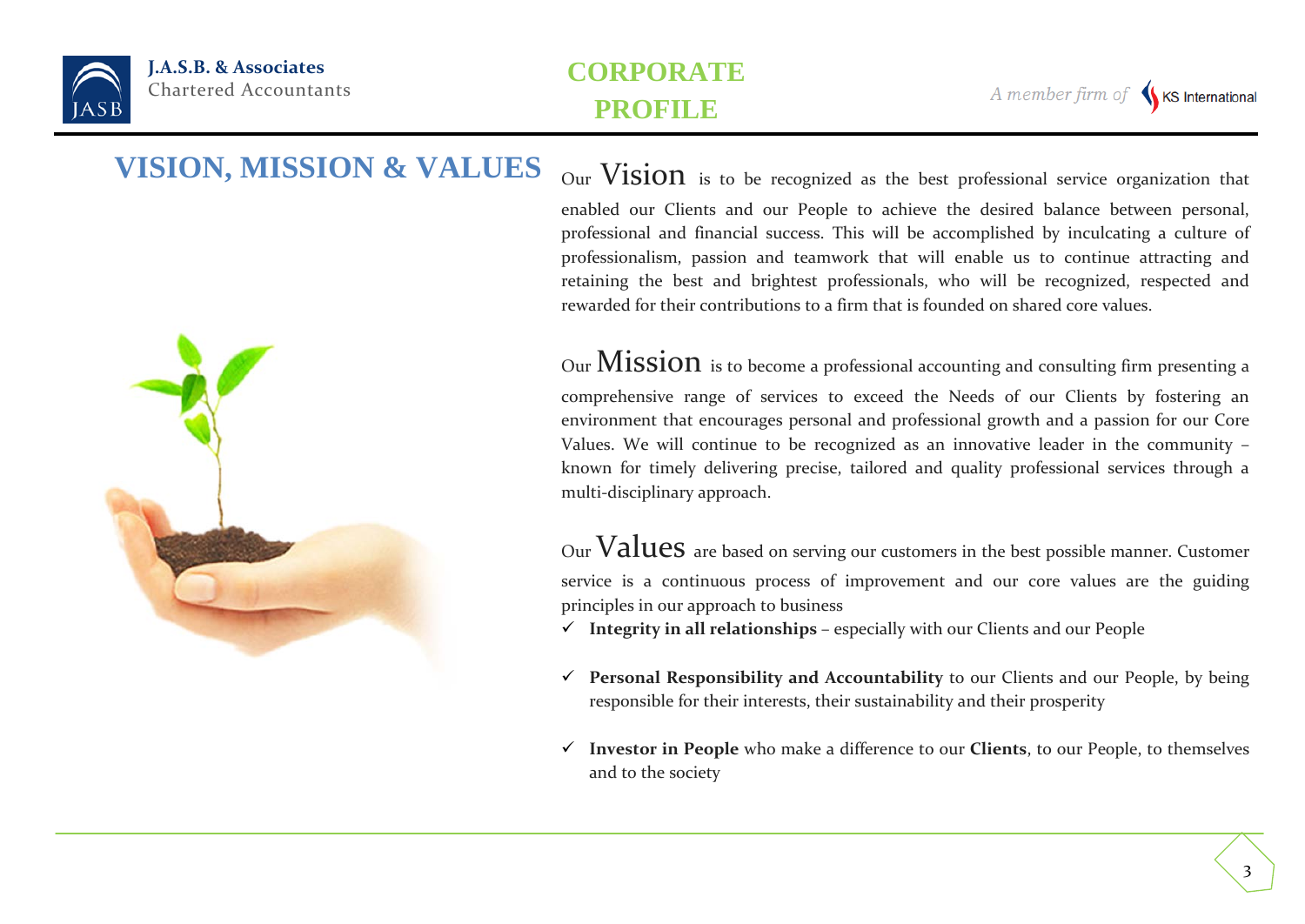

4

# **APPROACH& METHODOLOGY**



The pivot of our business approach is our core values based on serving our customers. Accordingly, we are committed to the following Customer Focus Principles:

- **Being Solution Oriented is the guiding principle of our relationships and our engagements**
- **Striving for Excellence and adherence to the highest standards of service delivery is our source of motivation**
- **Value for Money is our guiding principle on which our clients and our own financial success are based upon.**

Detailed methodologies are different for different kinds & nature of engagements; however such specific working methodologies are designed on the basis of our following 7D common approach principles;

- 1. **Discuss** to get firsthand knowledge of the engagement
- 2. **Discover** the options based on our experience
- 3. **Demonstrate** our understanding of the engagement to achieve client's objective
- 4. **Develop** effective and efficient methodology to execute the engagement
- 5. **Deploy** the team & other resources in the field to execute the engagement
- 6. **Discipline** the engagement with its objectives, working methodologies and resources
- 7. **Deliver** the engagement

The above 7 D's are our benchmark principles in developing specific methodologies for all varying nature of engagements with respect to objectives, expertise, time, locations and costs.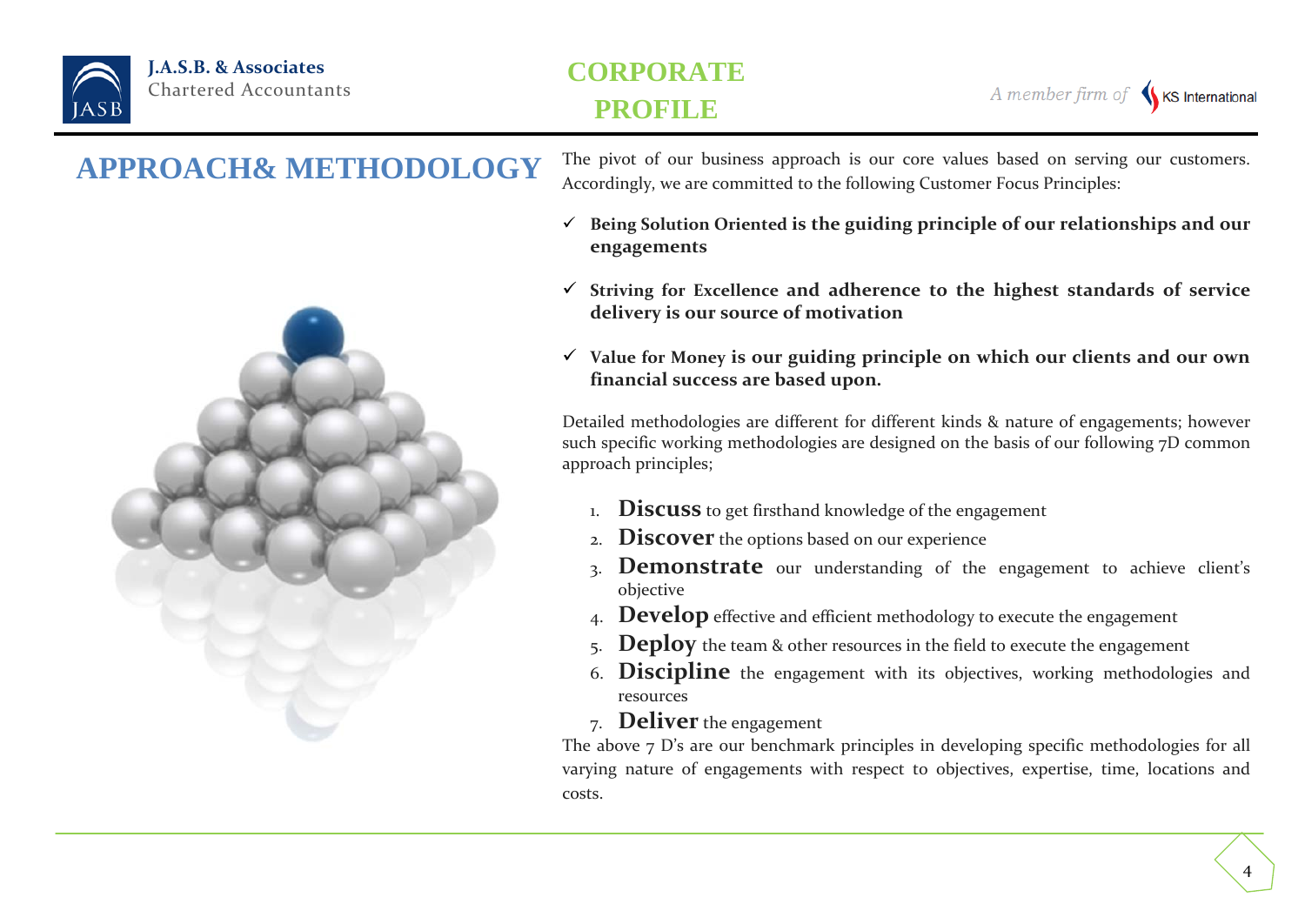

A member firm of KS International

**STRENGTHS** JASB's Strengths lie in its People, Processes and Technology.





- $\checkmark$  Our team comprises of young & experienced Chartered Accountants, Finance & Business Professionals, Marketing Professionals, Engineers, Technology Experts and Lawyers having versatile experience of their respective fields.
- $\checkmark$  Our team has experience in all economic sectors including Banking & Finance, Insurance, Public Sector Enterprises, Public Private Partnership, Manufacturing, FMCGS, Oil & Gas Exploration, Refining & Marketing, Power Generation, Distribution, Real Estate Development etc.
- $\checkmark$  Wide variety of services ranges from pre-establishment to complex business process re-engineering through team of dedicated, trained and experienced professionals by using latest technologies.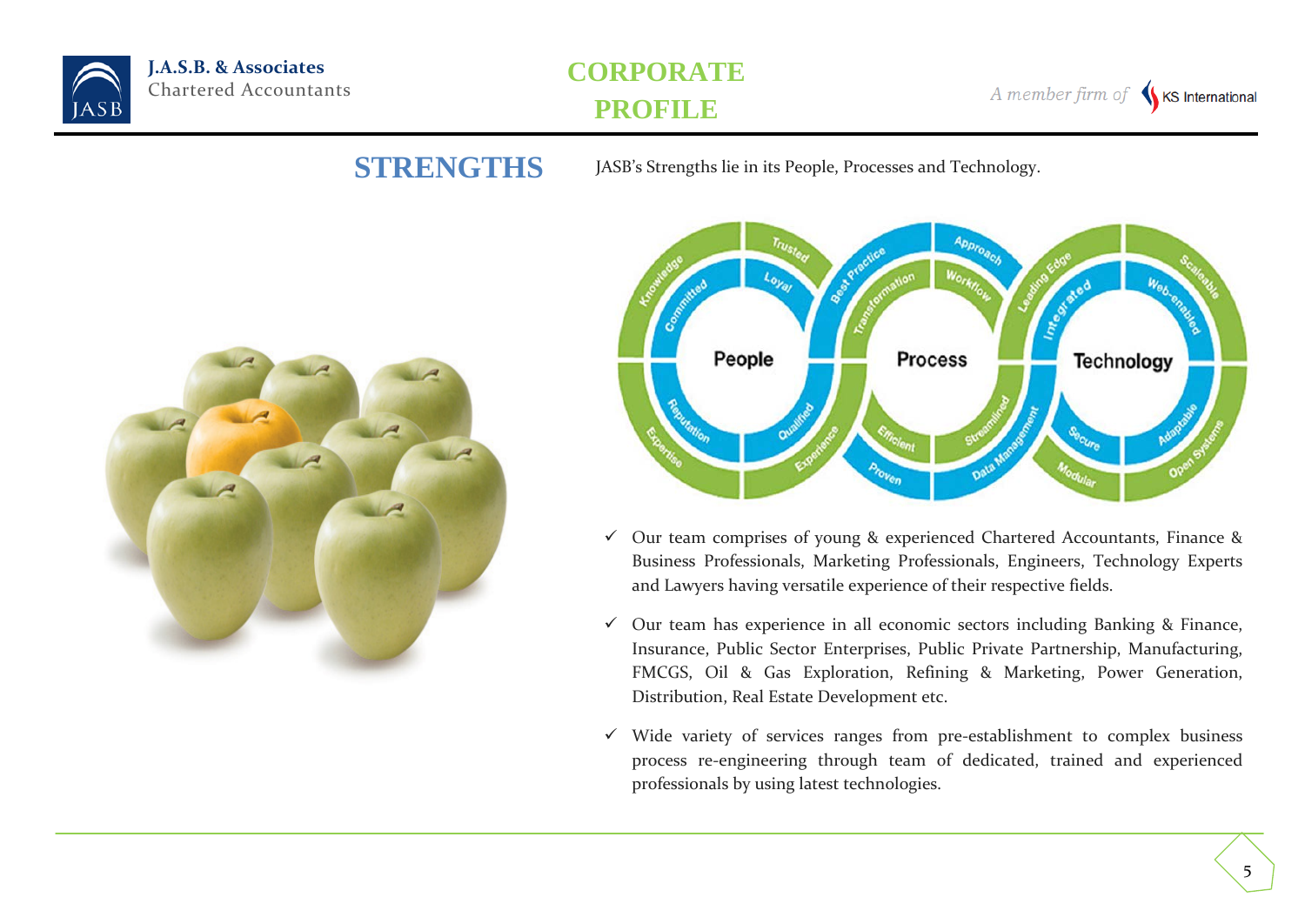

A member firm of K KS International

# **INTERNATIONAL AFFILIATION**



### **About Us**

 $\checkmark$  Our member firms offer a personal service that is focused on having a thorough understanding of your particular international needs. Each member firm is an independent legal entity in its own right, the operation of which is controlled in that country. This ensures that each firm has a complete knowledge and understanding of the local culture, which is vital when setting up and carrying on a business.

- $\checkmark$  J.A.S.B. & Associates, Chartered Accountants is a member of KS International, an Association of independent professional services firms located around the world.
- $\checkmark$  KS International was ranked in 2014 as the eleventh largest association of the world in terms of annual revenues. KS International has 76 member firms in 68 countries having 183 offices, 438 partners and more than 4,100 team members. KS International was formed in 1990 by Kingston Smith (UK) and Cabinet Sorel (France).
- Kingston Smith was established in 1923 and has been ranked in 2014 as the seventeenth largest firm in the UK in terms of annual revenues. Kingston Smith has seven offices in the UK and is managed by sixty partners.

### **Our Aims and Objectives**

 Our member firms offer a personal service that is focused on having a thorough understanding of your particular international needs. KS International consists of well-respected firms providing high technical standards and specialised services. Our international association aims to provide commercial and practical advice based on specific needs. Our priority is for the individual partners of member firms to give personal attention to client's needs.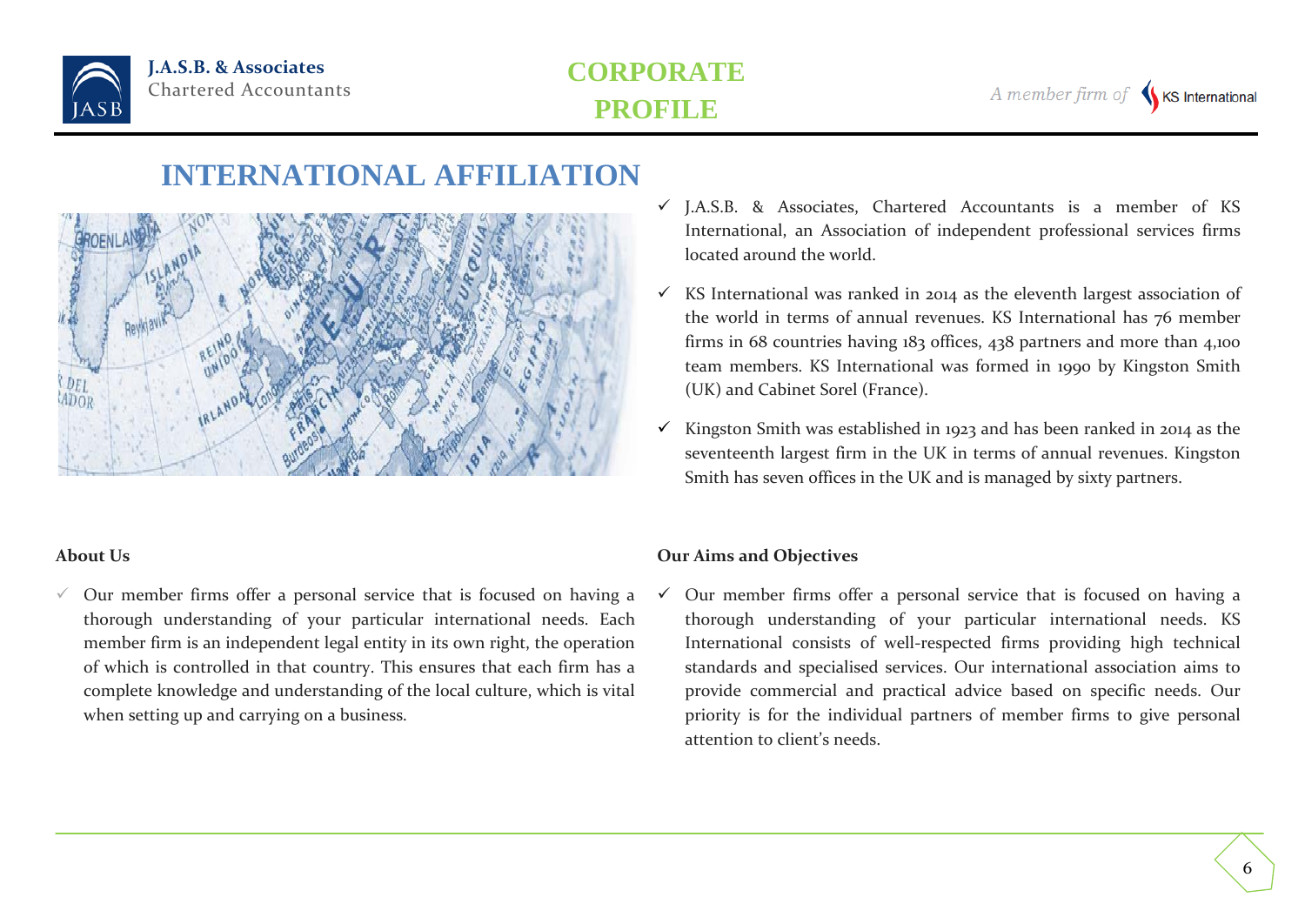

#### **Our Approach**

Our members are committed to helping your business succeed by keeping up-to-date with your affairs and offering a high standard of both commercial and supportive advice. The key to our approach is to build a close relationship between partner and client. Our member firms are available to give the right advice at the right time – helping clients to grow, troubleshooting for them in difficult times, and helping them to maximise their success – whether on a national or international level. When high quality specialist services are needed, our member firms have the necessary skills and technical resources to provide them. Qualities you will find in a KS International firm include:

- $\checkmark$  A real understanding of your business
- $\checkmark$  A firm where the partners are in tune with your needs and aspirations
- $\checkmark$  Regular attention and support from accessible partners
- $\checkmark$  Commercial realism in the advice you receive
- $\checkmark$  Technically reliable responses to your enquiries
- $\checkmark$  Additionally, all KS International firms attach great importance to recruiting and training quality staff. To maintain our high standards, member firms run post qualification training programmes for their own personnel.

Each of the KS International member firms aim to provide the following level of service:

- $\checkmark$  Responsibility for all aspects of the client service rests with dedicated partners, managers and supervisors
- $\checkmark$  Prompt response to client enquiries and phone calls
- $\checkmark$  When advising, we aim to combine high technical standards with commercial realism In most cases, estimates of fees can be provided in advance of starting work
- $\checkmark$  In written communications we aim to avoid technical jargon and noncommittal advice
- $\checkmark$  To keep up to date with client activities, we offer the facility of preplanned regular meetings with the partner
- $\checkmark$  We attach great importance to continuity of key personnel wherever possible
- $\checkmark$  In order to help us maintain and exceed our standards, we always welcome any comments regarding our service.

### **Our Expertise**

KS International member firms can provide the technical skills and expertise often required to advise on international issues, together with local business contacts and information on available opportunities. Our members are therefore in an excellent position to advise you on such subjects as:

- $\checkmark$  Setting up overseas branches and companies
- $\checkmark$  International tax planning for companies or individuals
- $\checkmark$  Offshore structures
- $\checkmark$  International audits
- $\checkmark$  Advice on commercial aspects of international trading
- $\checkmark$  International funding proposals
- $\checkmark$  Matters relating to nationality and immigration
- Our Commitment **International commitment**  $\checkmark$  International corporate finance contacts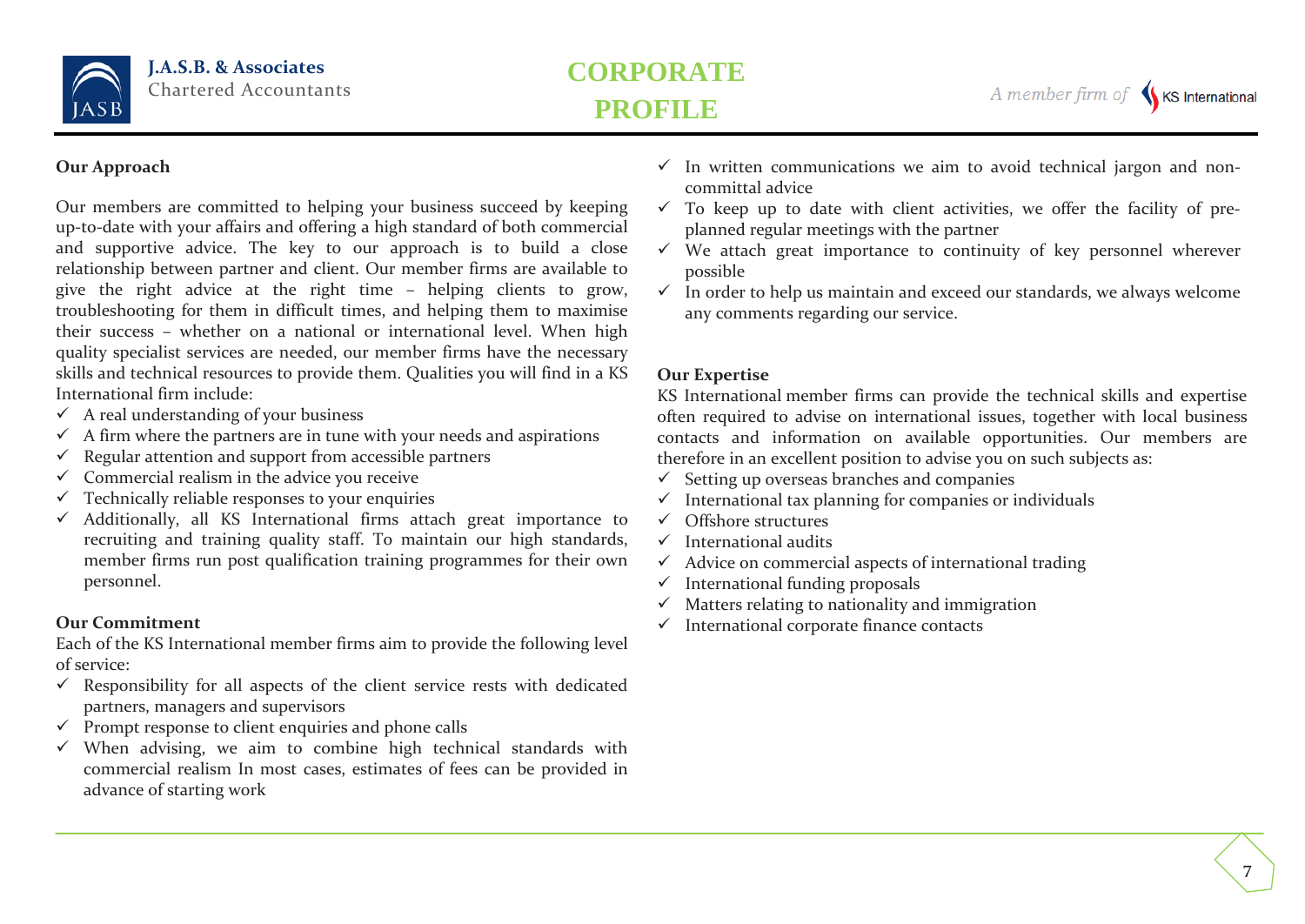

A member firm of SKS International

| <b>SERVICES</b>                               | JASB offers following Services;                     |                                                                            |                                                              |  |  |  |  |
|-----------------------------------------------|-----------------------------------------------------|----------------------------------------------------------------------------|--------------------------------------------------------------|--|--|--|--|
| For detailed Services please refer Annexure A | <b>ACCOUNTING &amp; AUDIT,</b><br>/ ASSURANCE       | <b>TAXATION ADVISORY</b>                                                   | <b>CORPORATE &amp;</b><br><b>SECRETARIAL</b>                 |  |  |  |  |
|                                               | <b>FINANCIAL / BUSINESS</b><br><b>ADVISORY</b>      | <b>RISK MANAGEMENT</b><br><b>ADVISORY</b>                                  | <b>OTHER CONSULTING</b><br><b>SERVICES</b>                   |  |  |  |  |
|                                               | <b>EXECUTIVE SEARCH &amp;</b><br><b>RECRUITMENT</b> | <b>HR MANAGEMENT &amp;</b><br><b>ALLIED SERVICES</b>                       | <b>EXECUTIVE LEASING</b>                                     |  |  |  |  |
|                                               | <b>SYSTEM</b><br><b>IMPLEMENTATION</b>              | <b>SOFTWARE</b><br><b>DEVELOPMENT &amp;</b><br><b>DESIGN</b>               | DATA MIGRATION,<br><b>MAINTENANCE &amp;</b><br><b>ALLIED</b> |  |  |  |  |
|                                               | <b>VAT REFUND</b>                                   | <b>FIXED ASSETS</b><br><b>VERIFICATION &amp;</b><br><b>RECONCILIATIONS</b> | <b>MEDIA AUDITS</b>                                          |  |  |  |  |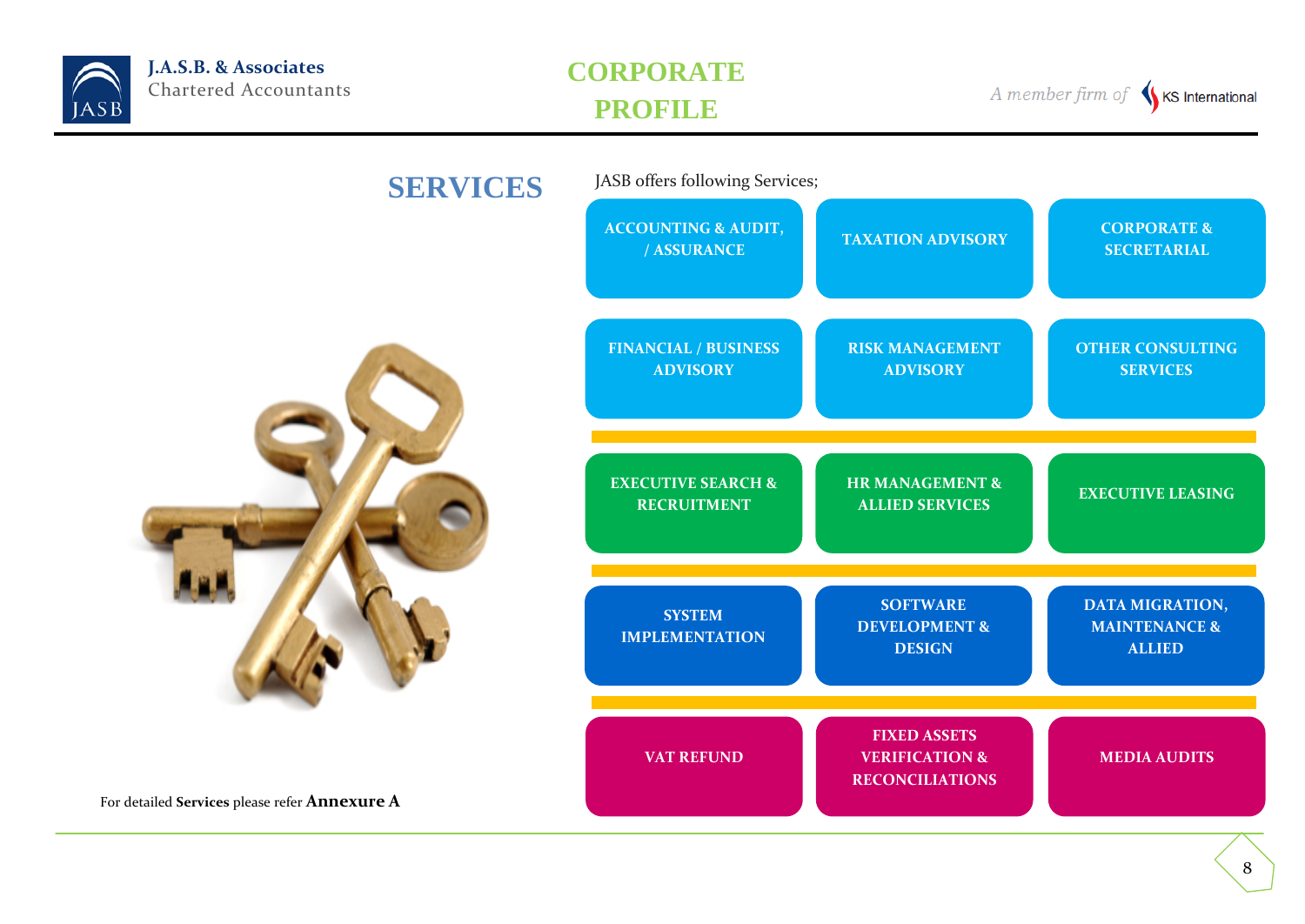

A member firm of SKS International

**OUR EXPERIENCE** Our team comprises of young & experienced Chartered Accountants, Finance & Business Professionals, Marketing Professionals, Engineers, Technology Experts and Lawyers having cumulative versatile experience of their respective fields of more than 80 years.

We have provided following Services to more than 140 corporate clients:

| Othizing our Knowledge to raise your prome. |                      |
|---------------------------------------------|----------------------|
| Profil                                      | <b>Statutory Aud</b> |
| Profit<br>n.                                | Accounting           |
| Finance Income                              | Tax                  |
| <b>Miles</b>                                | Corporate &          |
| Technology<br>roduct<br>Operall             | Consulting /         |
|                                             | Others               |
|                                             |                      |
|                                             |                      |
|                                             |                      |
|                                             |                      |

| <b>SERVICE</b>                                              | <b>NUMBER OF CLIENTS</b> |
|-------------------------------------------------------------|--------------------------|
| Statutory Audit / Cost Audit / Internal Audit / Media Audit | 74                       |
| Accounting                                                  | 34                       |
| Tax                                                         | 66                       |
| Corporate & Secretarial                                     | 69                       |
| Consulting / Advisory                                       | 15                       |
| Others                                                      | 0 <sub>5</sub>           |

For details of Our Experience please refer **Annexure B**

# I Hilizing our knowledge to raise your profile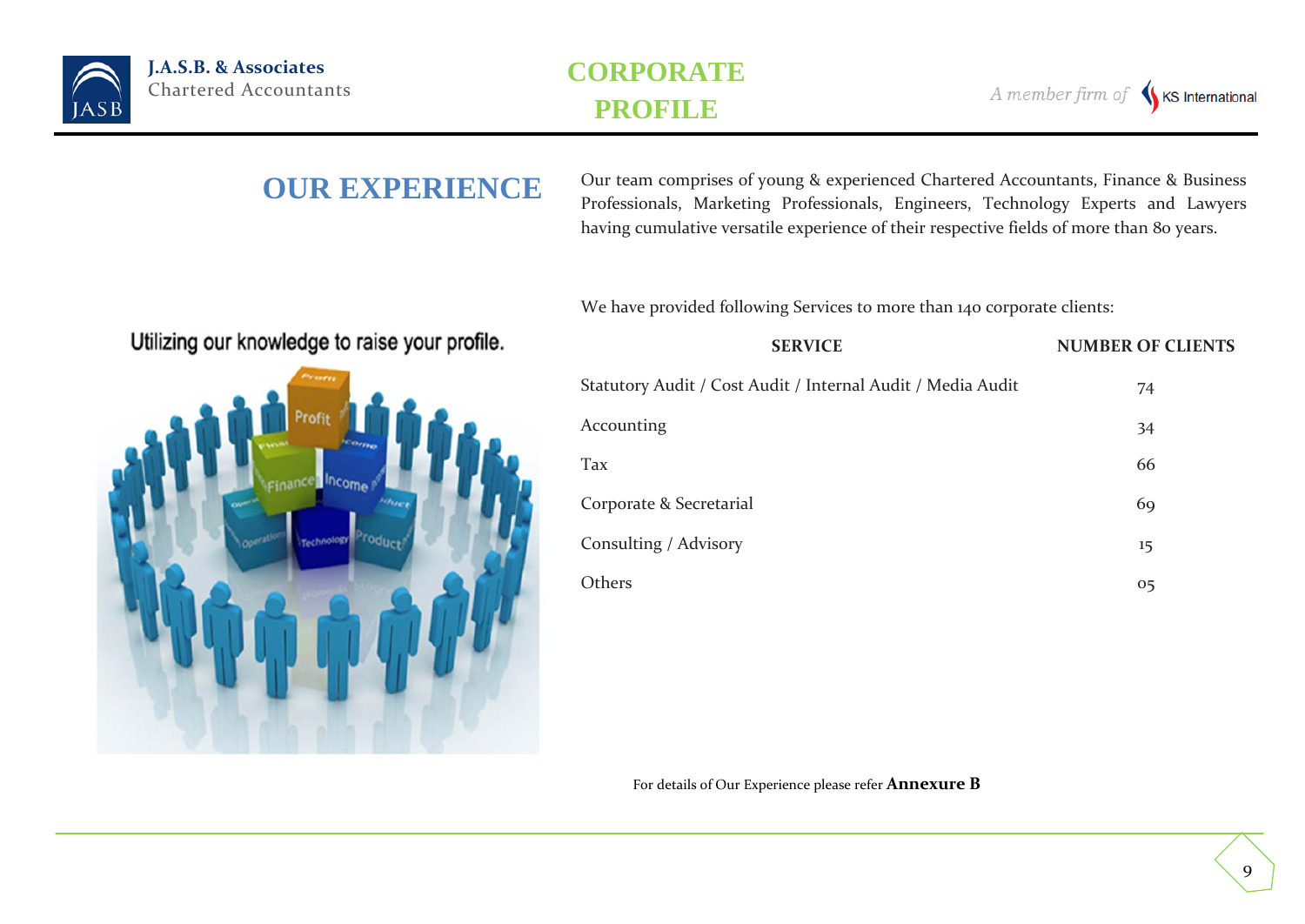

A member firm of  $\bigvee$  KS International

### **MANAGEMENT TEAM** Our core team includes the following:



|     | <b>Name</b>                | Designation       | Qualification                                                                     |
|-----|----------------------------|-------------------|-----------------------------------------------------------------------------------|
| 1.  | Jibran S. Hassan, FCA      | Partner           | <b>Chartered Accountant</b>                                                       |
| 2.  | Arsalan S. Vardag, FCA     | Partner           | <b>Chartered Accountant</b>                                                       |
| 3.  | Saeed A. Chughtai, ACA     | Partner           | Chartered Accountant,<br>MBA (UK) & LLM-Law & Policy<br>(UK), Advocate High Court |
| 4.  | Basharat Rasool, FCA       | Partner           | <b>Chartered Accountant</b>                                                       |
| 5.  | Shareef-ud-din Khilji, FCA | Director          | <b>Chartered Accountant</b>                                                       |
| 6.  | Muhammad Adnan             | Director          | Cost & Management Accountant                                                      |
| 7.  | Ahsan Mahmood              | Senior Manager    | MBA - Finance                                                                     |
| 8.  | Faheem Ahmed               | Manager           | ACCA in process                                                                   |
| 9.  | Abaidullah Ansari          | Manager           | <b>CA Finalist</b>                                                                |
| 10. | Qamar Ijaz                 | Manager           | <b>CA Finalist</b>                                                                |
| 11. | Zeeshan Jafri              | Assistant Manager | <b>ACCA</b>                                                                       |

For brief resume of key management team please refer **Annexure C**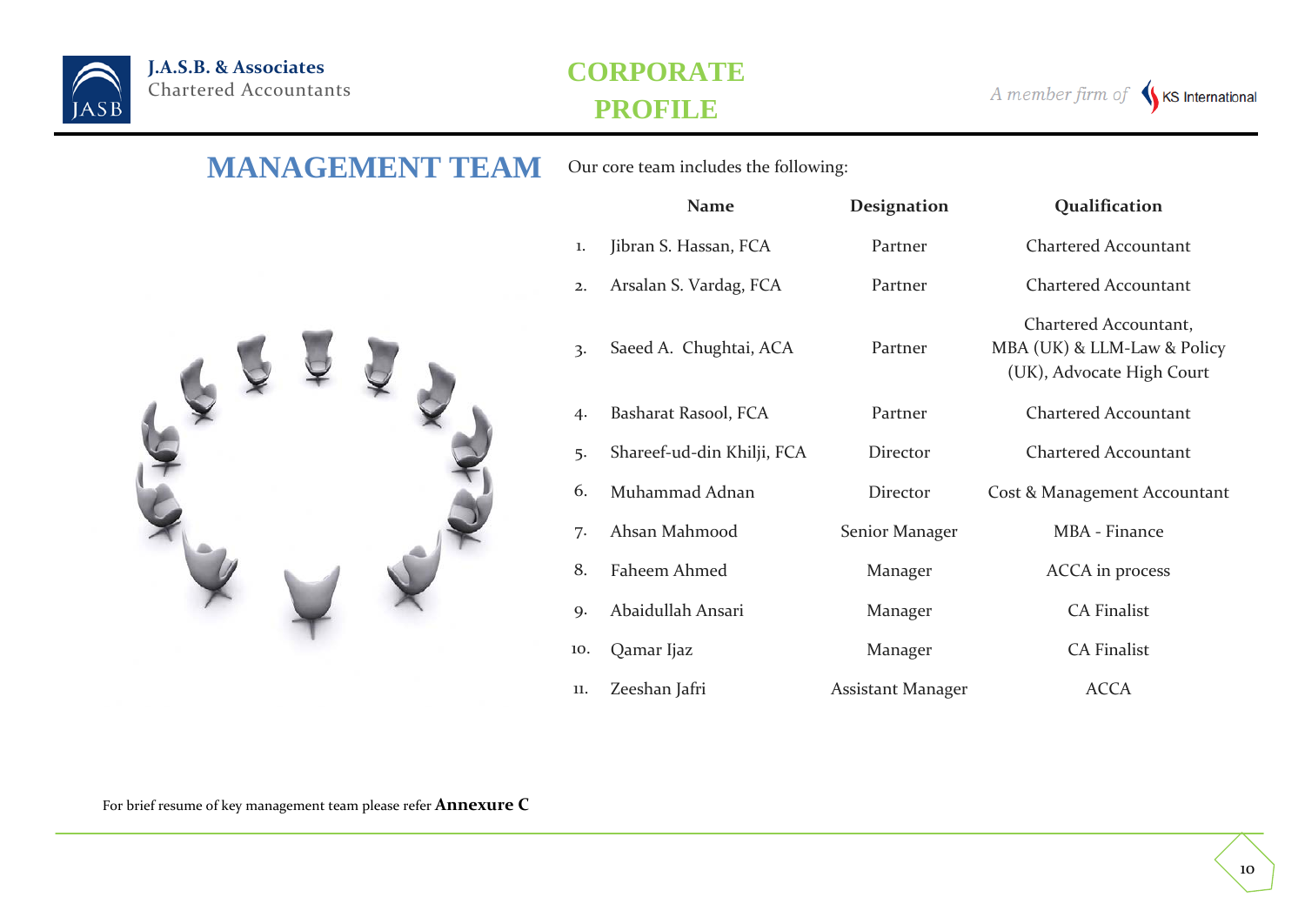

A member firm of SKS International

| <b>TEAM COMPOSITION</b> | <b>Chartered Accountants</b>  | 5              |
|-------------------------|-------------------------------|----------------|
|                         | ACCA's                        | 7              |
|                         | Cost & Management Accountants | 1              |
|                         | <b>Legal Advisors</b>         | $\overline{2}$ |
| 1A3 I                   | Other Professional Staff      | 75             |
|                         | <b>Support Staff</b>          | 14             |
| CUSTOMER<br>EAM         |                               |                |

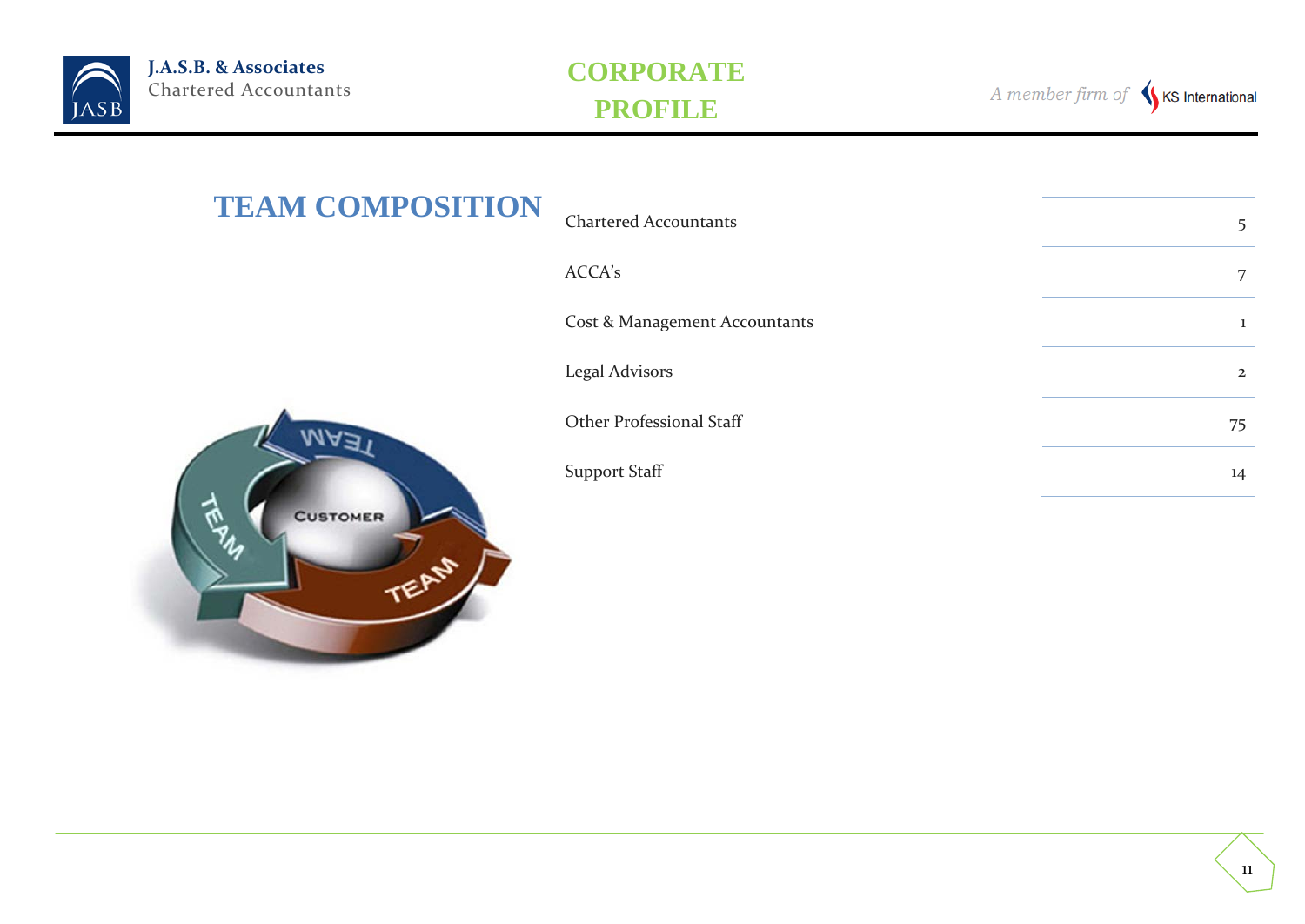

A member firm of KS International

# **PRESENCE & CONTACT**

**ISLAMABAD OFFICE KARACHI OFFICE** 

Mezzanine Floor, Khumrial Plaza, I&T Center, G-8/4, Islamabad, Pakistan **PABX: 92-51-2253303-6 Fax: +92-51-2253307**

**Email: [islamabad@jasb-associates.com](mailto:contact@jasb-associates.com)**

1104, Uni Tower, I. I. Chundrigar Road Karachi, Pakistan **PABX: +92-21-32468154-55 +92-21-32468158 Fax: +92-21-32468157 Email: [karachi@jasb-associates.com](mailto:contact@jasb-associates.com)**



**www.jasb-associates.com**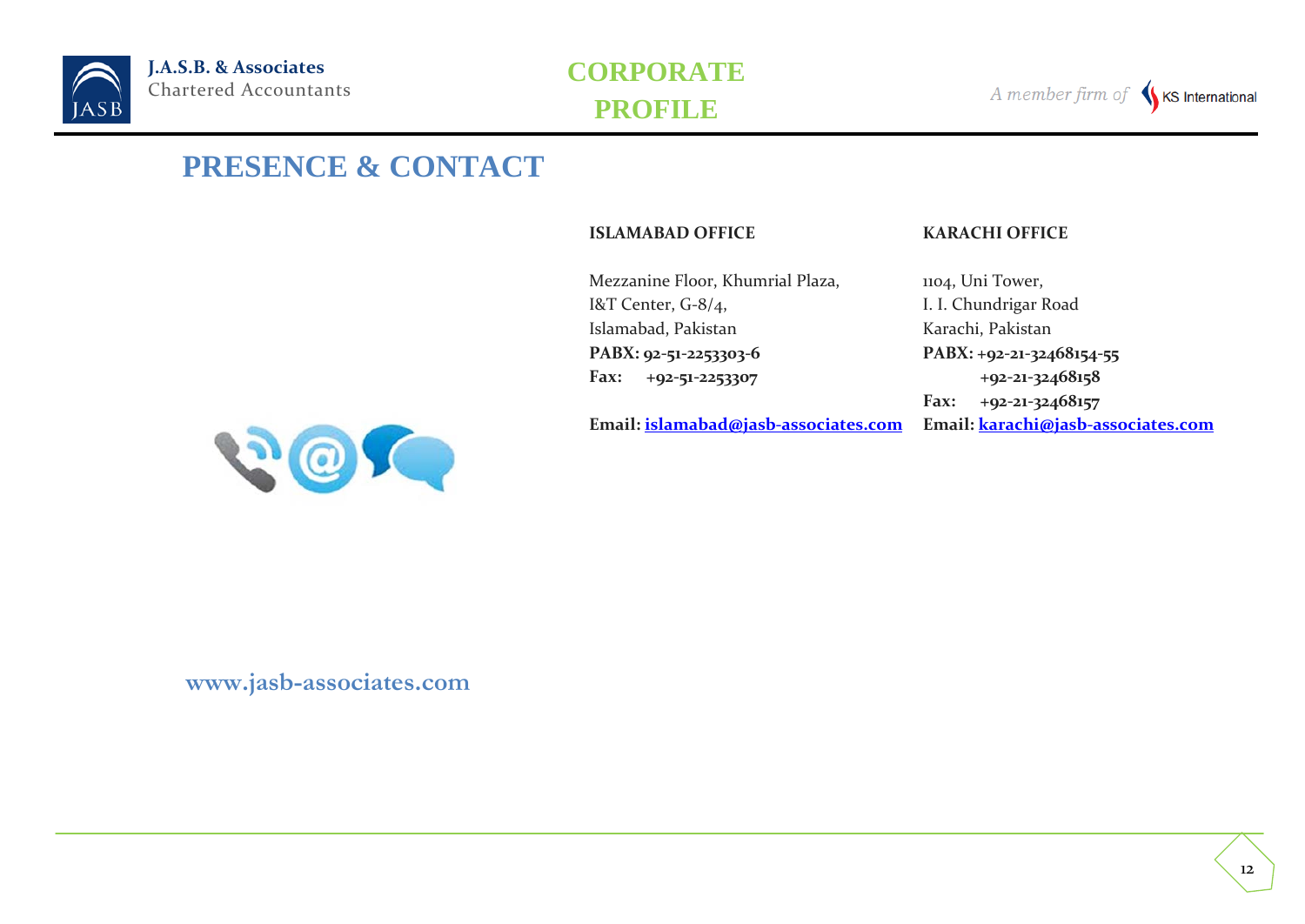

A member firm of KS International

### **SERVICE BASKET Annexure-**

#### **A.) ACCOUNTING, ASSURANCE & CONSULTING**

- **1. Accounting, Audit, Assurance & Allied**
	- Statutory Audits;
	- Cost Audits;
	- Limited Review;
	- Agreed upon Procedure Engagements;
	- Compilation Engagements;
	- Due Diligence Reviews;
	- Reconciliations & Verifications etc.;
	- Fund Accounting;
	- Special purpose audits & other special engagements;
	- Book Keeping & Accounting services
	- Payroll & employee benefit plan management
	- Filing & archiving
	- Short/ long-term HR outsourcing for accounting & allied activities
	- Advisory services on employees' benefit plans & registrations thereof
	- Verification of inventories & investments

### **2. Taxation Advisory Services**

• Strategic Tax Planning

- Corporate Tax Compliance and Assessments including appeals at Appellate Levels
- Expatriate Tax Counseling
- Tax Advisory to Non Residents specifically covering Avoidance of Double Taxation Treaties
- Indirect Taxation including Sales Tax and Excise Duty
- Filing of Income Tax & Sales Tax Returns
- Other tax matters including getting tax permissions etc
- Representation before taxation authorities

#### **3. Corporate & Secretarial Services**

- Corporate advisory services & opinions;
- Pre-incorporation advisory services;
- Incorporation of companies, branches, liaison offices etc.;
- Formation of mutual funds &modaraba, special purpose vehicles;
- Registrations with regulatory authorities;
- Secretarial practices & corporate, statutory & regulatory compliances;
- Conversion of companies from one form to others;
- Public listing & floatation of shares & securities;
- Corporate structuring & re-structuring;
- Acquisitions & mergers;
- Liaison office services and branch setups;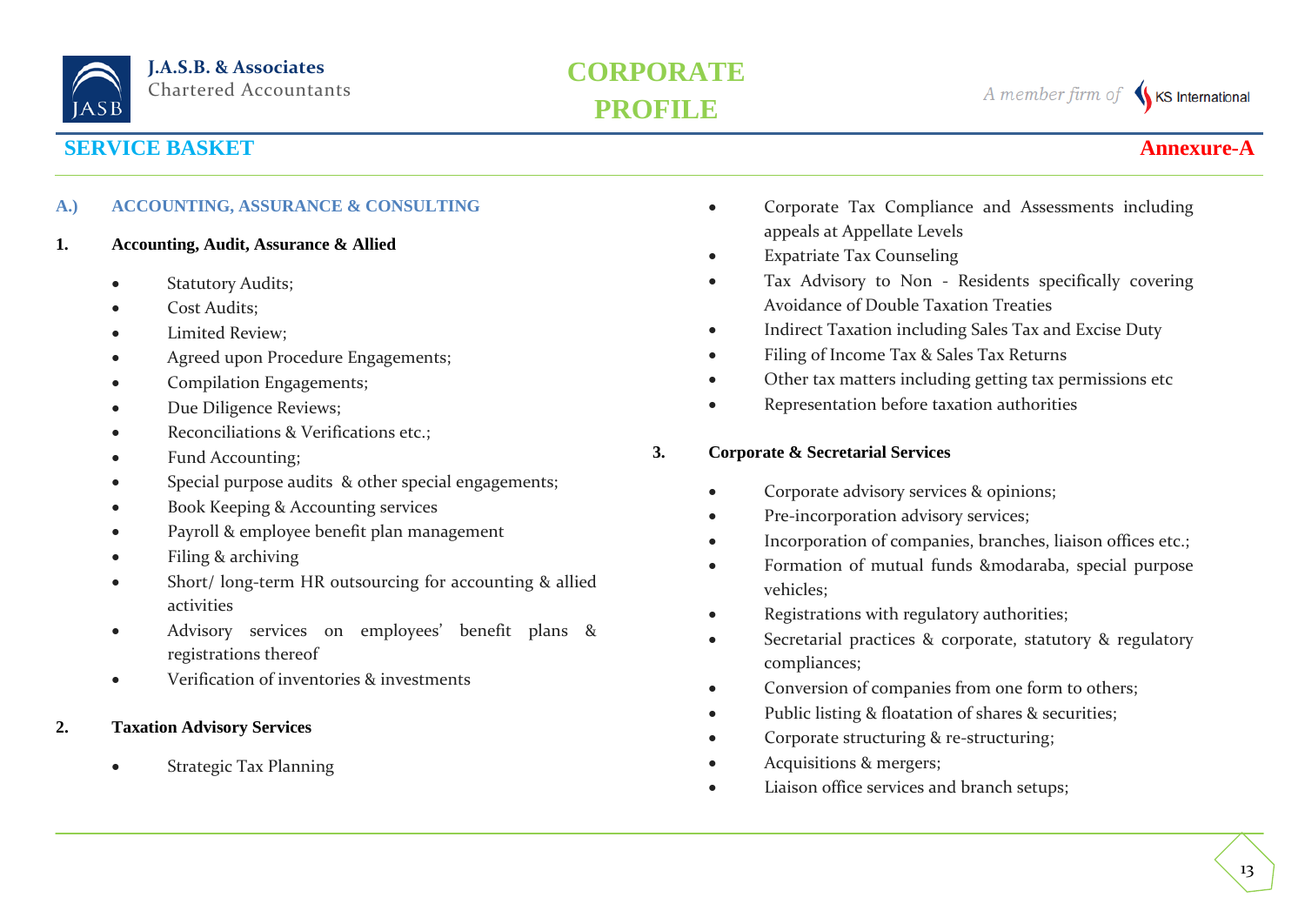

A member firm of KS International

### **SERVICE BASKET Annexure-**

### • De-listing of shares & securities;

- Liquidations (Winding-up);
- Formation & registrations of partnerships, Partners' inductions, retirements, liquidations & ancillary registrations/ de-registrations
- Drafting & registration of commercial, trade & shareholders agreements;
- Reviewing and commenting on commercial deeds and agreements;
- Documentations & registrations for property acquisitions, transfers, gifts & disposals

#### **4. Financial / Business advisory**

- Corporate strategy planning;
- Development of business plans;
- Development of financial projections;
- Preparation and analysis of Feasibility Studies;
- Mergers, Acquisitions, Listing /Delisting etc.;
- Transaction advisory services; and
- Corporate Finance etc.

### **5. Risk Management Services**

- Internal Audit
- Review of Internal Control System
- Development of Internal control system
- Development of polices & procedural manuals
- Review of operational & accounting Manuals (SOPs)
- Implementation of accounting software and development of customized Chart of Accounts
- Forensic reviews
- Forensic Investigation

### **6. Other Consulting Services**

- Developing and delivering in-house trainings customized to meet client requirements
- Open-audience trainings conducted for the professional development of personnel belonging to various organizations.
- Conducting Training Needs Assessments (TNA) for organizations, to help them in identifying the skills gap of their employees.
- Conducting a Post-training Effectiveness Evaluation
- Devise a comprehensive Training Strategy for clients' organizations.
- Starting a training implementation plan.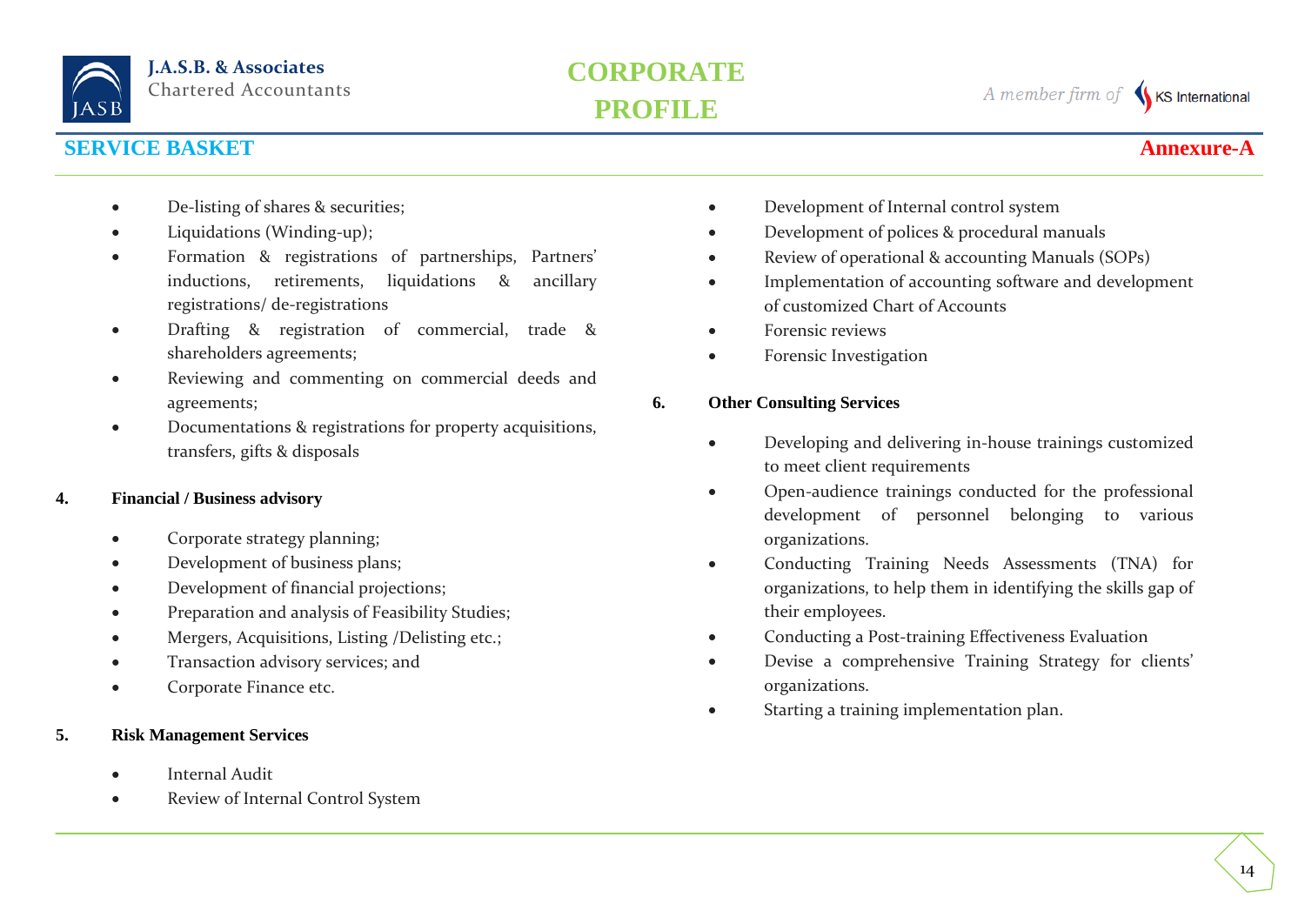

A member firm of SKS International

### **SERVICE BASKET Annexure-**

#### **B.) HUMAN RESOURCES SERVICES**

#### **1. Executive Search & Recruitments**

- Executive search & allied services including placement of adds, collection of CVs, short listing and interviews
- Placements of staff
- CVs data processing etc.
- Conducting IQ &aptitude test of the candidates
- Interview of candidates

#### **2. HR Management & Allied Services**

- Salary surveys;
- Development of HR policies & procedural manuals;
- Review of HR polices & procedural manuals;
- Salaries &perqs benchmarking studies;
- Retirement plan advisory;
- Preparation of question papers;
- HR retrenchment plans & related advisory;
- Staff performance reviews etc.
- Payroll &Perqs management;
- Leave management;
- HR Audits

#### **3. Executive Leasing**

- Placement of staff on our payroll with complete HR solution
- Customized executive leasing solution including use of dedicated platform
- Assistance in hiring & other related services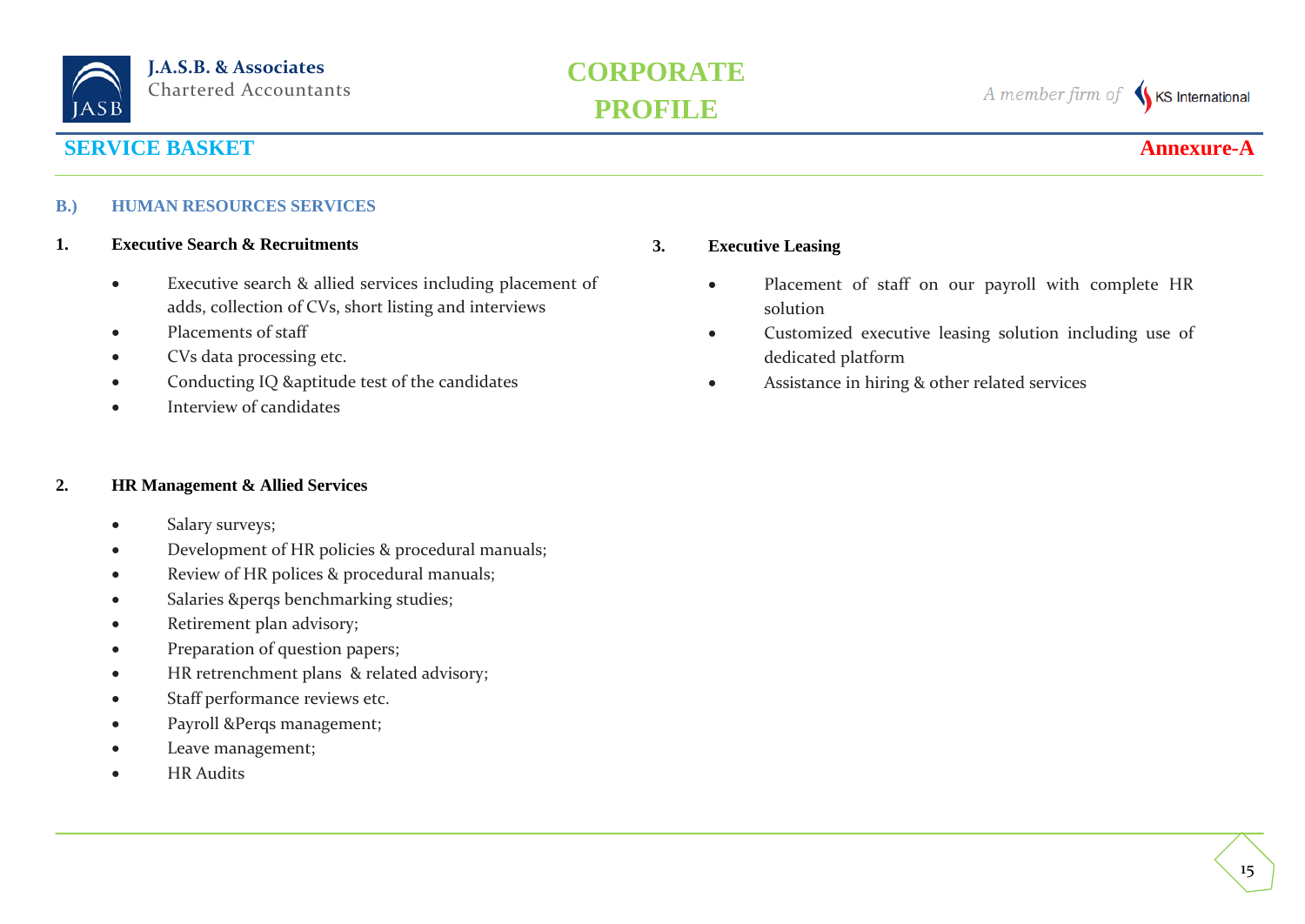

A member firm of KS International

### **SERVICE BASKET Annexure-A**

#### **C.) INFORMATION TECHNOLOGY SERVICES**

#### **1. System Implementation**

- Need Assessment
- Assistance in vendor selection
- Assistance in system selection
- Assistance in implementation
- Supervision of implementation phase
- System audits & security reviews

#### **2. Software Development & Design**

- System Design including system documentation
- Assistance in selection of language, plate-form etc
- System documentation
- System development in various platforms
- Web site development

#### **3. Data Migration, Maintenance & Allied**

- Data migration
- Digitization of documents
- Archiving of digitized documents

#### **D.) OTHER SERVICES**

#### **1. VAT Refund**

- Refund of VAT from 21 Countries
- Refund of VAT on Hotel Accommodation, Conferences, Meals, Transportation etc.
- Premium Service of refund within 5 days

#### **2. Fixed Assets Verification**

- Fixed Assets Verification
- Tagging
- Reconciliation with accounting records

#### **3. Media Audit**

- Complete Media Audit including TV, Radio, Digital.
- Review of media contracts
- Benchmarking of Costs
- Benchmarking of Media Performance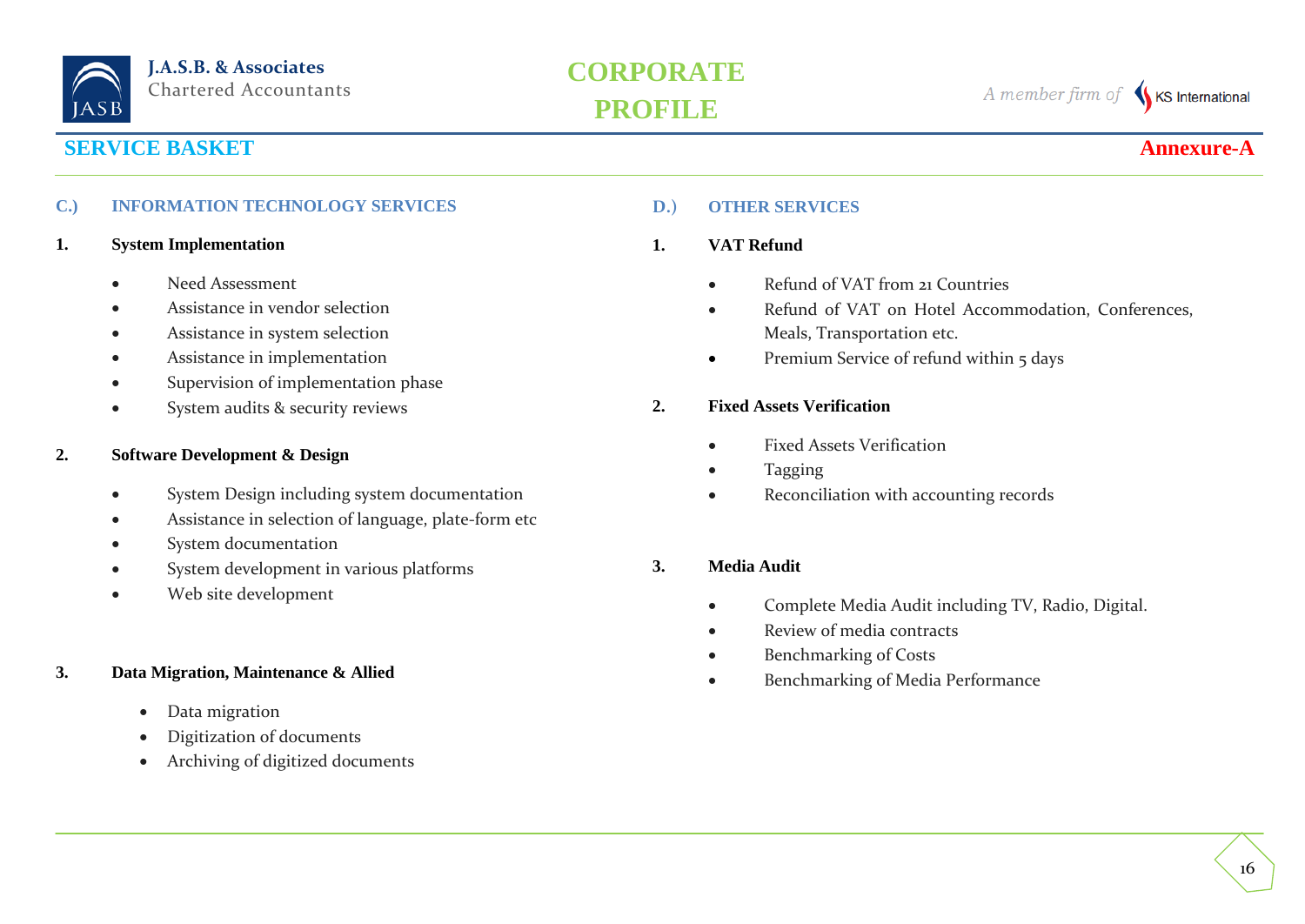## **CORPORATE PROFILE**

A member firm of SKS International

| S. No             | <b>NAME OF CLIENT</b>                                           | <b>Sector</b>                 | Local $/$<br><b>International</b> | Audit / Cost<br>Audit / Internal<br>Audit / Media<br><b>Audit</b> | <b>Accounting</b>        | <b>Tax</b>               | Corporate $\&$<br><b>Secretarial</b> | Consulting /<br><b>Advisory</b> | <b>Others</b>            |
|-------------------|-----------------------------------------------------------------|-------------------------------|-----------------------------------|-------------------------------------------------------------------|--------------------------|--------------------------|--------------------------------------|---------------------------------|--------------------------|
| 1                 | A Better Life                                                   | <b>NPO</b>                    | Local                             | $\blacksquare$                                                    | $\mathbf{x}$             | $\mathbf X$              | $\mathbf X$                          | $\overline{\phantom{a}}$        |                          |
| $\mathbf{2}$      | AA Exchange (Private) Limited                                   | Financial &<br><b>Banking</b> | Local                             |                                                                   |                          | $\mathbf{x}$             | $\mathbf{X}$                         |                                 |                          |
| $\mathbf{3}$      | <b>AAN Associates</b>                                           | Consulting                    | Local                             | $\overline{\phantom{a}}$                                          | $\mathbf{X}$             | $\overline{\phantom{a}}$ | $\overline{\phantom{a}}$             | $\overline{\phantom{a}}$        |                          |
| $\overline{4}$    | ABC Engineering & Developers                                    | Construction                  | Local                             | $\overline{\phantom{a}}$                                          | $\mathbf{x}$             | $\mathbf{x}$             | $\overline{\phantom{a}}$             | $\overline{\phantom{a}}$        | $\overline{\phantom{a}}$ |
| 5                 | <b>ACF</b> International                                        | <b>NPO</b>                    | International                     | $\mathbf{x}$                                                      | $\mathcal{L}$            | $\mathbf X$              | $\overline{\phantom{a}}$             | $\overline{\phantom{0}}$        | $\overline{\phantom{a}}$ |
| 6                 | Acted Pakistan                                                  | <b>NPO</b>                    | International                     | $\mathbf{x}$                                                      | $\overline{\phantom{a}}$ | $\mathbf X$              | $\overline{\phantom{a}}$             | $\sim$                          | $\sim$                   |
| 7                 | <b>Adal Trust</b>                                               | <b>NPO</b>                    | Local                             | $\mathbf{X}$                                                      | $\overline{\phantom{a}}$ | $\sim$                   | $\sim$                               | $\sim$                          | $\sim$                   |
| 8                 | AGP (Private) Limited                                           | Pharmaceutical                | Local                             |                                                                   | $\overline{\phantom{a}}$ | $\overline{\phantom{a}}$ | $\overline{\phantom{a}}$             | $\mathbf{X}$                    |                          |
| 9                 | Air Cdre Rizwanullah Khan Shaheed<br><b>Memorial Trust</b>      | <b>NPO</b>                    | Local                             | $\mathbf{x}$                                                      | $\mathbf{x}$             | $\mathbf X$              | $\mathbf{x}$                         |                                 |                          |
| 10                | Al-Abbas Fabrics (Pvt) Ltd                                      | Textile                       | Local                             | $\mathbf{x}$                                                      | $\overline{\phantom{a}}$ | $\overline{\phantom{a}}$ | $\overline{\phantom{a}}$             | $\overline{\phantom{a}}$        | $\sim$                   |
| 11                | Al-Hassan Engineering & Construction<br>(Pvt) Limited           | Construction                  | Local                             |                                                                   |                          | $\mathbf{x}$             |                                      |                                 |                          |
| 12                | Al-Hassan Systems (Private) Limited                             | IT & Telecom                  | Local                             | $\overline{\phantom{a}}$                                          | $\overline{\phantom{a}}$ | $\mathbf X$              | $\mathbf{x}$                         | $\sim$                          |                          |
| 13                | All Pakistan Exchange Companies<br>Association                  | Financial &                   |                                   |                                                                   |                          |                          |                                      |                                 |                          |
|                   |                                                                 | Banking                       | Local<br>Local                    | $\overline{\phantom{a}}$                                          | $\overline{\phantom{a}}$ | $\overline{\phantom{a}}$ | $\mathbf{X}$                         | $\overline{\phantom{a}}$        | $\overline{\phantom{a}}$ |
| 14                | Amjad Mototr Xperts<br><b>APITT Solutions (Private) Limited</b> | Automative<br><b>Services</b> | Local                             | $\overline{\phantom{a}}$                                          | $\mathbf X$              | $\mathbf{x}$             | $\overline{\phantom{a}}$             | $\sim$                          |                          |
| $15 \overline{)}$ | <b>Associated Consultancy Centre</b>                            |                               |                                   |                                                                   |                          | $\overline{\phantom{a}}$ | $\mathbf X$                          | $\overline{\phantom{a}}$        |                          |
| 16                | (Private) Limited                                               | Consulting                    | Local                             |                                                                   | $\overline{\phantom{a}}$ | $\mathbf x$              | $\mathbf{x}$                         | $\overline{\phantom{a}}$        |                          |
| 17                | Aurora Solutions (Private) Limited                              | IT & Telecom                  | Local                             | $\overline{\phantom{a}}$                                          | $\mathbf{x}$             | $\mathbf{x}$             | $\mathbf{X}$                         | $\sim$                          | $\sim$                   |
| 18                | B.R.R. Guardian Modaraba                                        | Financial &<br>Banking        | Local                             | $\mathbf{x}$                                                      |                          |                          |                                      |                                 |                          |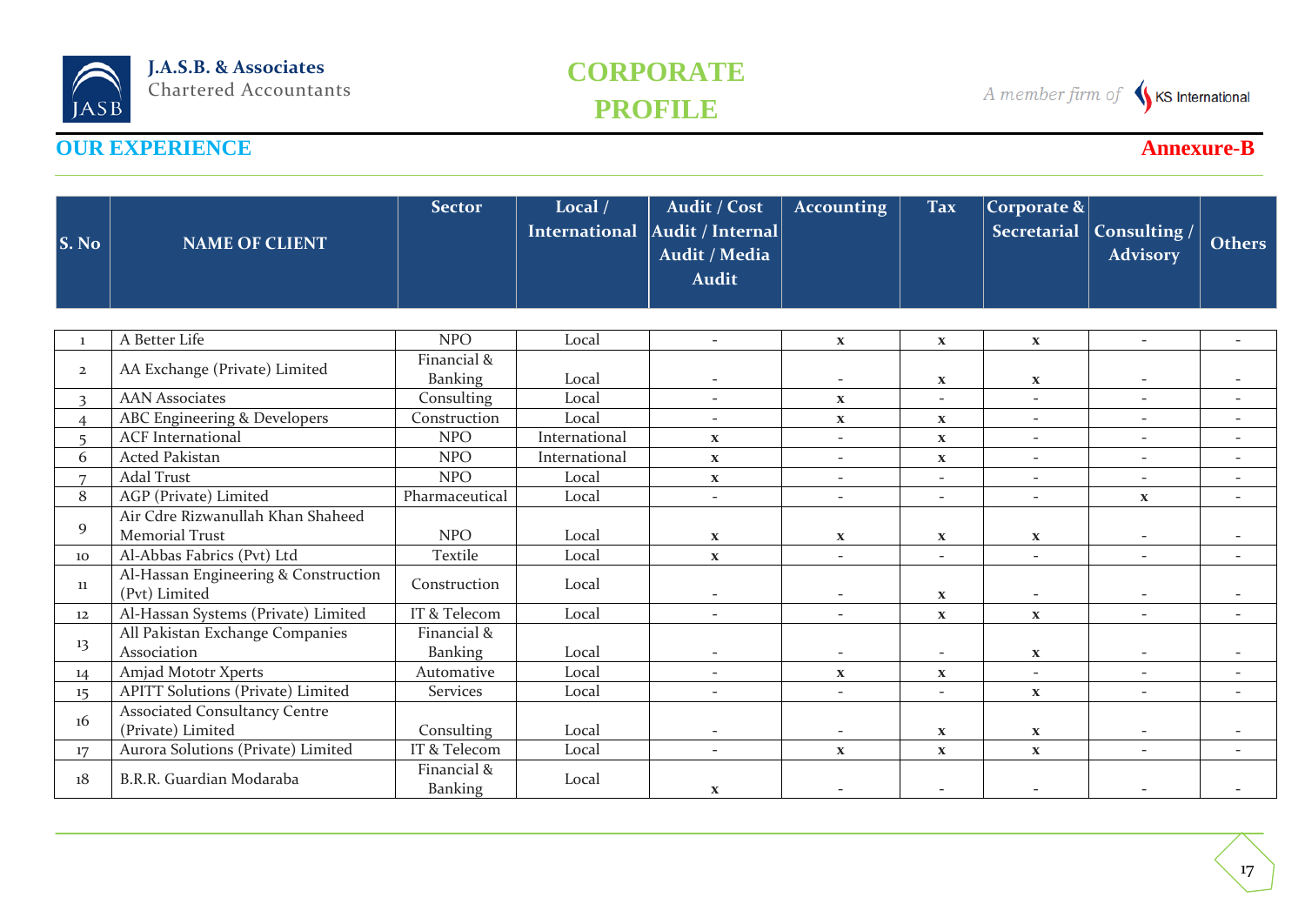## **CORPORATE PROFILE**

A member firm of SKS International

| S. No          | <b>NAME OF CLIENT</b>                                                     | <b>Sector</b>                 | Local $/$<br><b>International</b> | Audit / Cost<br>Audit / Internal<br>Audit / Media<br><b>Audit</b> | <b>Accounting</b>        | <b>Tax</b>               | Corporate $\&$<br><b>Secretarial</b> | Consulting /<br><b>Advisory</b> | <b>Others</b>            |
|----------------|---------------------------------------------------------------------------|-------------------------------|-----------------------------------|-------------------------------------------------------------------|--------------------------|--------------------------|--------------------------------------|---------------------------------|--------------------------|
| 19             | Beyond Solutions (Private) Limited                                        | IT & Telecom                  | Local                             | $\overline{\phantom{a}}$                                          | $\overline{\phantom{a}}$ | $\mathbf x$              | $\mathbf{x}$                         | $\overline{\phantom{a}}$        |                          |
| 20             | <b>BMA Asset Management</b>                                               | Financial &<br><b>Banking</b> | International                     | $\overline{\phantom{a}}$                                          | $\overline{\phantom{a}}$ | $\overline{\phantom{a}}$ | $\mathbf{x}$                         |                                 |                          |
| 21             | <b>British Club</b>                                                       | <b>NPO</b>                    | International                     | $\overline{\phantom{a}}$                                          | $\overline{\phantom{a}}$ | $\sim$                   | $\overline{\phantom{a}}$             | $\sim$                          | $\overline{\phantom{a}}$ |
| 22             | <b>British Commissariat</b>                                               | <b>NPO</b>                    | International                     | $\overline{\phantom{a}}$                                          | $\sim$                   | $\overline{\phantom{a}}$ | $\sim$                               | $\sim$                          | $\overline{\phantom{a}}$ |
| 23             | Captain Muazzam Ali Shaheed<br>Hospital                                   | <b>NPO</b>                    | Local                             | $\blacksquare$                                                    | $\mathbf{X}$             | $\mathbf{x}$             | $\mathbf{X}$                         | $\overline{\phantom{a}}$        |                          |
| 24             | Care International                                                        | <b>NPO</b>                    | International                     | $\overline{\phantom{a}}$                                          | $\overline{\phantom{a}}$ | $\mathbf X$              | $\overline{\phantom{a}}$             | $\overline{\phantom{a}}$        |                          |
| 25             | <b>Catholic Relief Services</b>                                           | <b>NPO</b>                    | International                     | $\overline{\phantom{a}}$                                          | $\overline{\phantom{a}}$ | $\mathbf{x}$             | $\sim$                               | $\overline{\phantom{a}}$        | $\overline{\phantom{a}}$ |
| 26             | Celmore Technologies (Private)<br>Limited                                 | IT & Telecom                  | Local                             |                                                                   | $\mathbf{x}$             | $\overline{\phantom{a}}$ | $\mathbf x$                          |                                 |                          |
| 27             | China State Construction Engineering<br>Corporation Ltd - Pakistan Branch | Construction                  | International                     | $\overline{\phantom{a}}$                                          | $\overline{\phantom{a}}$ | $\mathbf X$              | $\overline{\phantom{a}}$             | $\mathbf{X}$                    |                          |
| 28             | China State Construction Engineering<br>Corporation Pakistan (Pvt) Ltd    | Construction                  | International                     |                                                                   |                          | $\mathbf x$              |                                      |                                 |                          |
| 29             | China Xinhua Oil - Pakistan Branch                                        | Oil & Gas                     | International                     | $\overline{\phantom{a}}$                                          | $\overline{\phantom{a}}$ | $\sim$                   | $\overline{\phantom{a}}$             | $\overline{\phantom{a}}$        |                          |
| 30             | Clix (Private) Limited                                                    | IT & Telecom                  | Local                             | $\overline{\phantom{a}}$                                          | $\overline{\phantom{a}}$ | $\mathbf x$              | $\mathbf{X}$                         | $\sim$                          | $\overline{\phantom{a}}$ |
| 31             | Cluster Enterprises (Private) Limited                                     | Real Estate                   | Local                             | $\overline{\phantom{a}}$                                          | $\overline{\phantom{a}}$ | $\overline{\phantom{a}}$ | $\mathbf X$                          | $\overline{\phantom{a}}$        |                          |
| 3 <sup>2</sup> | Competition Commission of Pakistan<br>(CCP)                               | Regulator                     | Local                             |                                                                   |                          | X                        |                                      |                                 |                          |
| 33             | CompTel Communications OY                                                 | IT & Telecom                  | International                     | $\mathbf{r}$                                                      | $\overline{\phantom{0}}$ | $\sim$                   | $\sim$                               |                                 | $\mathbf{x}$             |
| 34             | Concurrent Systems Pakistan (Pvt)<br>Limited                              | IT & Telecom                  | International                     |                                                                   |                          | $\mathbf X$              |                                      |                                 |                          |
| 35             | Crescent Standard Modaraba                                                | Financial &                   | Local                             | $\mathbf X$                                                       |                          |                          |                                      |                                 |                          |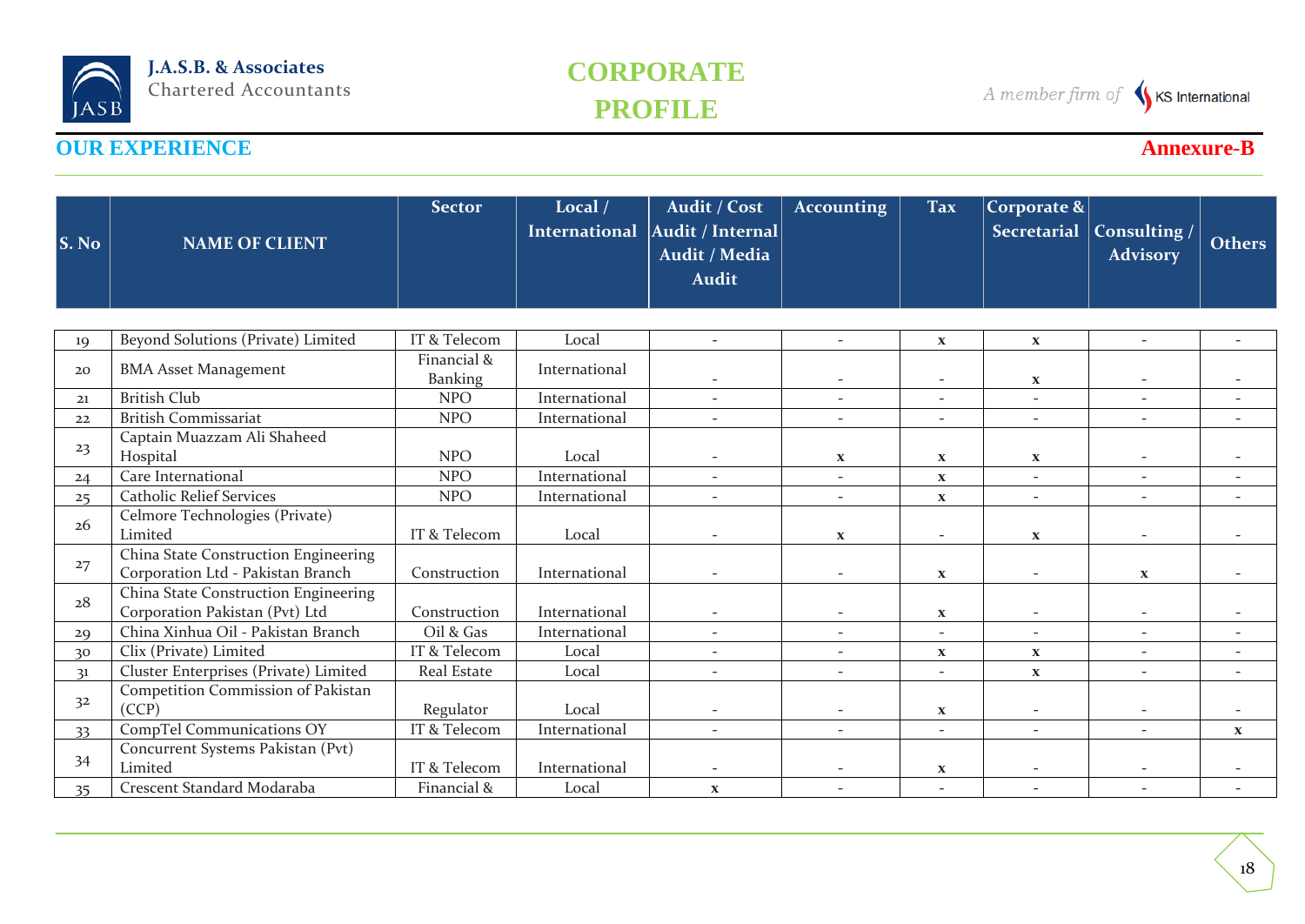## **CORPORATE PROFILE**

A member firm of SKS International

| S. No          | <b>NAME OF CLIENT</b>                                  | <b>Sector</b>                  | Local /<br><b>International</b> | Audit / Cost<br>Audit / Internal<br>Audit / Media<br><b>Audit</b> | <b>Accounting</b>        | <b>Tax</b>               | Corporate $\&$<br><b>Secretarial</b> | Consulting /<br><b>Advisory</b> | <b>Others</b>            |
|----------------|--------------------------------------------------------|--------------------------------|---------------------------------|-------------------------------------------------------------------|--------------------------|--------------------------|--------------------------------------|---------------------------------|--------------------------|
|                |                                                        |                                |                                 |                                                                   |                          |                          |                                      |                                 |                          |
|                |                                                        | Banking                        |                                 |                                                                   |                          |                          |                                      |                                 |                          |
| 36             | <b>CYMMT</b>                                           | <b>NPO</b>                     | International                   | $\sim$                                                            | $\sim$                   | $\mathbf x$              | $\sim$                               | $\sim$                          | $\sim$                   |
| 37             | Dawood Engineering (Private) Limited                   | Automative                     | Local                           | $\overline{\phantom{a}}$                                          | $\overline{\phantom{a}}$ | $\overline{\phantom{a}}$ | $\overline{\phantom{a}}$             | $\mathbf X$                     | $\sim$                   |
| 38             | DSI Corporation (Pvt.) Ltd                             | Textile                        | Local                           | $\overline{\phantom{a}}$                                          | $\overline{\phantom{a}}$ | $\overline{\phantom{a}}$ | $\overline{\phantom{a}}$             | $\mathbf x$                     | $\sim$                   |
| 39             | DSI Pakistan (Pvt.) Ltd                                | Textile                        | Local                           | $\overline{\phantom{a}}$                                          | $\overline{\phantom{a}}$ | $\overline{\phantom{a}}$ | $\overline{\phantom{a}}$             | $\mathbf{X}$                    | $\sim$                   |
| 40             | E Patronus (Private) Limited                           | IT & Telecom                   | Local                           | $\overline{\phantom{a}}$                                          | $\sim$                   | $\overline{\phantom{a}}$ | $\mathbf{X}$                         | $\overline{\phantom{a}}$        |                          |
| 4 <sup>1</sup> | <b>EBCO</b> Store                                      | Retail                         | Local                           | $\mathbf X$                                                       | $\overline{\phantom{a}}$ | $\overline{\phantom{a}}$ |                                      | $\overline{\phantom{a}}$        |                          |
| 42             | Edixen Solutions (Private) Limited                     | IT & Telecom                   | Local                           | $\sim$                                                            | $\mathbf{x}$             | $\mathbf X$              | $\mathbf{x}$                         | $\sim$                          | $\overline{\phantom{a}}$ |
| 43             | <b>Energy Processing Services (Private)</b><br>Limited | Oil & Gas                      | Local                           | $\overline{\phantom{a}}$                                          | $\overline{\phantom{a}}$ | $\overline{\phantom{a}}$ | $\mathbf{x}$                         | $\sim$                          | $\overline{\phantom{a}}$ |
| 44             | <b>Engineers Foundation</b>                            | <b>NPO</b>                     | Local                           | $\overline{\phantom{a}}$                                          | $\overline{\phantom{a}}$ | $\sim$                   | $\sim$                               | $\sim$                          | $\overline{\phantom{a}}$ |
| 45             | Enrgo Fertilizers Limited                              | Chemicals                      | Local                           | $\overline{\phantom{a}}$                                          | $\overline{\phantom{a}}$ | $\overline{\phantom{a}}$ | $\overline{\phantom{a}}$             | $\overline{\phantom{a}}$        | $\sim$                   |
| 46             | Fidelity Information System (FIS)                      | IT & Telecom                   | International                   | $\overline{\phantom{a}}$                                          | $\mathbf{X}$             | $\overline{\phantom{a}}$ | $\mathbf{X}$                         | $\sim$                          | $\sim$                   |
| 47             | First Dawood Investment Bank Ltd                       | Financial &<br>Banking         | Local                           | $\mathbf{x}$                                                      | $\overline{\phantom{a}}$ | $\overline{\phantom{a}}$ | $\overline{\phantom{a}}$             | $\sim$                          | $\sim$                   |
| 48             | Fisheries Development Board (FDB)                      | <b>Public Sector</b><br>Entity | Local                           | $\overline{\phantom{a}}$                                          | $\overline{\phantom{a}}$ | $\mathbf x$              | $\overline{\phantom{a}}$             | $\sim$                          |                          |
| 49             | Frontier Diagnostic Centre                             | Healthcare                     | Local                           | $\overline{\phantom{a}}$                                          | $\mathbf X$              | $\mathbf X$              | $\mathbf{x}$                         | $\sim$                          | $\sim$                   |
| 50             | <b>GCC Diagnostic Centre</b>                           | Healthcare                     | Local                           | $\overline{\phantom{a}}$                                          | $\mathbf X$              | $\mathbf X$              | $\mathbf{x}$                         | $\overline{\phantom{a}}$        | $\sim$                   |
| 51             | Government Holding (Private) Limited                   | Oil & Gas                      | Local                           | $\overline{\phantom{a}}$                                          | $\overline{\phantom{a}}$ | $\overline{\phantom{a}}$ |                                      | $\overline{\phantom{a}}$        |                          |
| 52             | Green Gate Enterprises                                 | Healthcare                     | Local                           | $\overline{\phantom{a}}$                                          | $\mathbf{x}$             | $\mathbf X$              | $\sim$                               | ÷.                              |                          |
| 53             | Gulzar-i-Qabail Travel & Tours (SMC-<br>Pvt) Ltd       | Travel &<br>Tourism            | Local                           |                                                                   | $\mathbf x$              | $\mathbf x$              | $\mathbf{x}$                         |                                 |                          |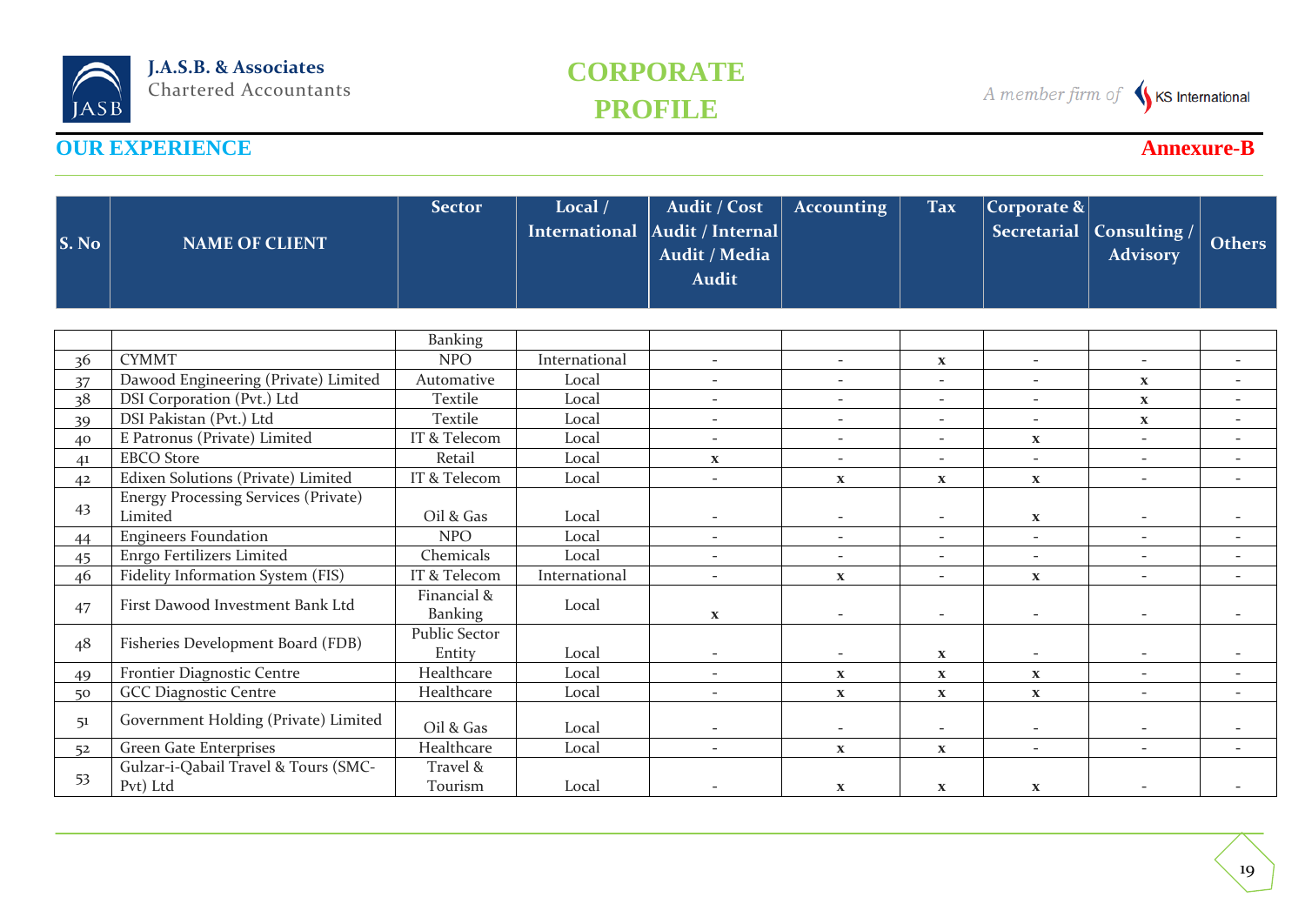## **CORPORATE PROFILE**

A member firm of SKS International

| S. No     | <b>NAME OF CLIENT</b>                                   | <b>Sector</b>       | Local $/$<br><b>International</b> | Audit / Cost<br>Audit / Internal<br>Audit / Media<br><b>Audit</b> | <b>Accounting</b>        | <b>Tax</b>               | Corporate $\&$<br><b>Secretarial</b> | Consulting /<br><b>Advisory</b> | <b>Others</b>            |
|-----------|---------------------------------------------------------|---------------------|-----------------------------------|-------------------------------------------------------------------|--------------------------|--------------------------|--------------------------------------|---------------------------------|--------------------------|
|           | Haleem Ghar                                             | Hospitality         | Local                             | $\overline{\phantom{a}}$                                          |                          | $\overline{\phantom{a}}$ | $\sim$                               | $\sim$                          | $\overline{\phantom{a}}$ |
| 54        | Handicap International                                  | <b>NPO</b>          | International                     | $\overline{\phantom{a}}$                                          | $\mathbf X$<br>$\sim$    |                          | $\overline{\phantom{a}}$             | $\sim$                          | $\sim$                   |
| 55        | Harris Communications International                     |                     |                                   |                                                                   |                          | $\mathbf X$              |                                      |                                 |                          |
| 56        | Inc                                                     | IT & Telecom        | International                     | $\overline{\phantom{a}}$                                          | $\overline{\phantom{a}}$ | $\overline{\phantom{a}}$ | $\mathbf{x}$                         |                                 |                          |
| 57        | Hastex Corporation                                      | Construction        | Local                             | $\overline{\phantom{a}}$                                          | $\sim$                   | $\mathbf{x}$             | $\blacksquare$                       | $\sim$                          |                          |
| 58        | Hayat Wali Co (Private) Limited                         | Healthcare          | Local                             | $\overline{\phantom{a}}$                                          | $\mathbf{x}$             | $\mathbf X$              | $\mathbf X$                          | $\overline{\phantom{a}}$        |                          |
| 59        | HealthNet TPO                                           | <b>NPO</b>          | International                     | $\mathbf{r}$                                                      | $\sim$                   | $\sim$                   | $\mathbf{x}$                         | $\sim$                          | $\sim$                   |
| 60        | Helping Hand for Relief &<br>Development (HHRD)         | <b>NPO</b>          | International                     | $\overline{\phantom{a}}$                                          | $\overline{\phantom{a}}$ | $\mathbf x$              | $\overline{\phantom{a}}$             | $\overline{\phantom{a}}$        |                          |
| 61        | Home Builders & Developers (Pvt) Ltd                    | Construction        | Local                             | $\overline{\phantom{a}}$                                          | $\mathbf{X}$             | $\mathbf x$              | $\mathbf{X}$                         | $\mathbf{X}$                    |                          |
| 62        | Hycarbex Inc (Khi & PSh block)                          | Oil & Gas           | International                     | $\overline{\phantom{a}}$                                          | $\overline{\phantom{a}}$ | $\overline{\phantom{a}}$ | $\sim$                               | $\overline{\phantom{a}}$        |                          |
| 63        | Ijara Holding (Pvt) Ltd                                 | <b>Services</b>     | Local                             | $\overline{\phantom{a}}$                                          | $\overline{\phantom{a}}$ | $\mathbf x$              | $\mathbf{x}$                         | $\overline{\phantom{a}}$        |                          |
| 64        | <b>IMMAP Pakistan</b>                                   | <b>NPO</b>          | International                     | $\overline{\phantom{a}}$                                          | $\overline{\phantom{a}}$ | $\mathbf X$              | $\overline{\phantom{a}}$             | $\sim$                          |                          |
| 65        | Imran and Kamran Hajj Services<br>(Private) Limited     | Travel &<br>Tourism | Local                             | $\overline{\phantom{a}}$                                          | $\overline{\phantom{a}}$ | $\overline{\phantom{a}}$ | $\mathbf{x}$                         | $\sim$                          |                          |
| 66        | Internatioal Fund for Agriculture<br>Development (IFAD) | <b>UN</b>           | International                     | $\overline{\phantom{a}}$                                          | $\overline{\phantom{a}}$ | $\overline{\phantom{a}}$ | $\overline{\phantom{a}}$             | $\mathbf{X}$                    |                          |
| 67        | IT Networking Tech Masters (Private)<br>Limited         | IT & Telecom        | Local                             | $\overline{\phantom{a}}$                                          | $\overline{\phantom{a}}$ | $\overline{\phantom{a}}$ | $\mathbf{x}$                         | $\overline{\phantom{a}}$        |                          |
| 68        | Johnson Controls Pakistan (Pvt.)<br>Limited             | Pharmaceutical      | International                     | $\overline{\phantom{a}}$                                          | $\mathbf{x}$             | $\overline{\phantom{a}}$ | $\overline{\phantom{a}}$             |                                 |                          |
| <b>69</b> | Kalsym Systems (Private) Limited                        | IT & Telecom        | International                     | $\overline{\phantom{a}}$                                          | $\sim$                   | $\mathbf x$              | $\mathbf{x}$                         | $\sim$                          |                          |
| 70        | Kamal Systems (Private) Limited                         | IT & Telecom        | Local                             | $\overline{\phantom{a}}$                                          | $\mathbf{x}$             | $\mathbf x$              | $\mathbf{x}$                         |                                 |                          |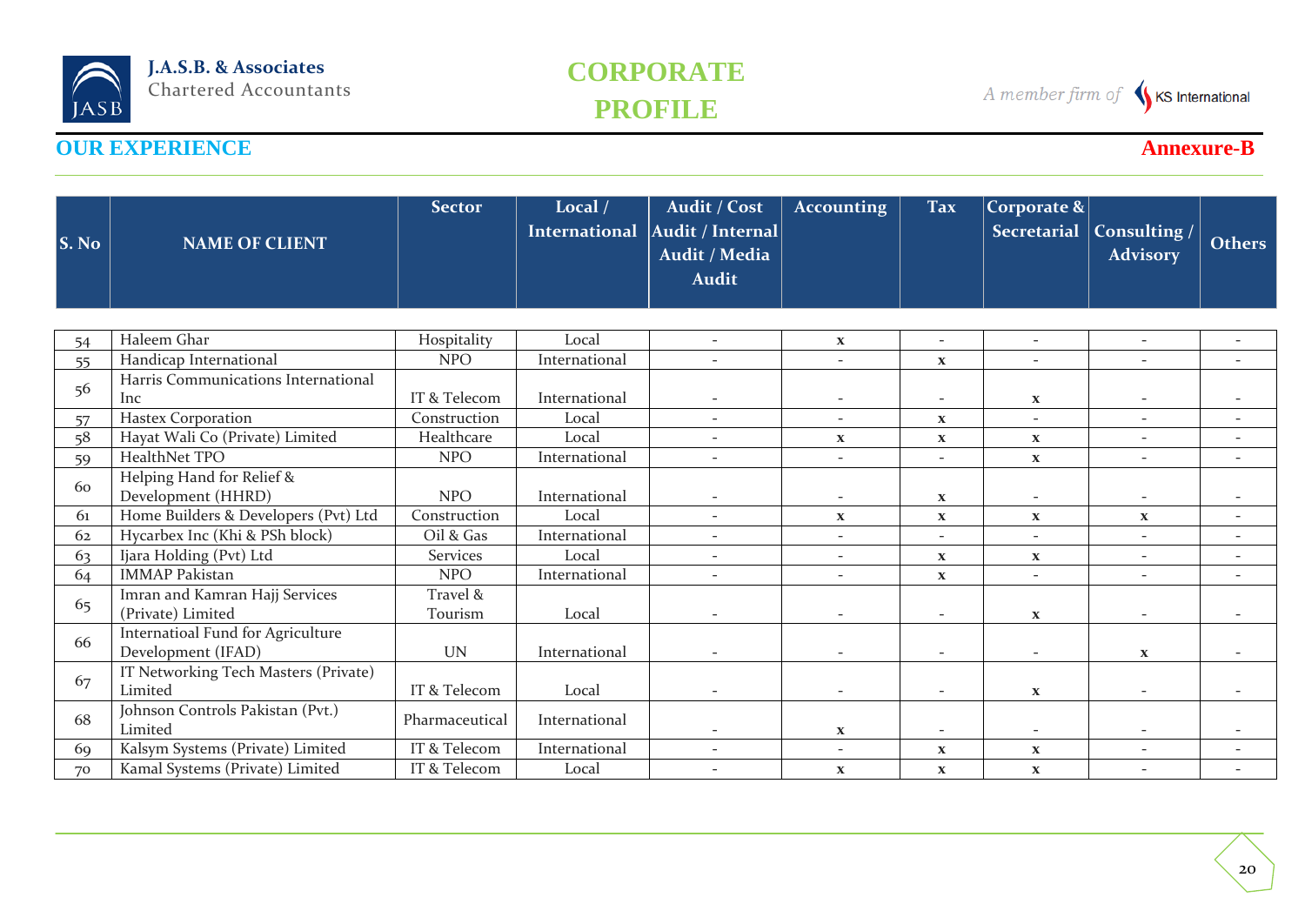## **CORPORATE PROFILE**

A member firm of SKS International

| S. No          | <b>NAME OF CLIENT</b>                                    | <b>Sector</b>                  | Local /<br><b>International</b> | Audit / Cost<br>Audit / Internal<br>Audit / Media<br><b>Audit</b> | <b>Accounting</b>        | <b>Tax</b>               | $ {\rm Corporate~\&} $<br><b>Secretarial</b> | Consulting /<br><b>Advisory</b> | <b>Others</b>            |
|----------------|----------------------------------------------------------|--------------------------------|---------------------------------|-------------------------------------------------------------------|--------------------------|--------------------------|----------------------------------------------|---------------------------------|--------------------------|
|                |                                                          |                                |                                 |                                                                   |                          |                          |                                              |                                 |                          |
| 71             | Karot Power Company (Private)<br>Limited                 | Power                          | International                   | $\overline{\phantom{a}}$                                          | $\mathbf{X}$             | $\mathbf{x}$             | $\mathbf{x}$                                 |                                 |                          |
| 72             | <b>KASB Bank</b>                                         | Financial &<br>Banking         | Local                           |                                                                   | $\mathbf{X}$             | $\overline{\phantom{a}}$ | ٠                                            | $\mathbf{X}$                    |                          |
| 73             | K-Electric Limited                                       | Utility                        | International                   | $\bar{a}$                                                         | $\overline{\phantom{a}}$ | $\overline{\phantom{a}}$ | $\sim$                                       | $\sim$                          | $\mathbf{X}$             |
| 74             | Khaleej Diagnostic Center (SMC-Pvt.)<br>Ltd              | Healthcare                     | Local                           | $\overline{\phantom{a}}$                                          | $\mathbf{X}$             | $\mathbf{x}$             | $\mathbf{x}$                                 |                                 |                          |
| 75             | Kron Telecommunication Technologies<br>(Private) Limited | IT & Telecom                   | International                   | $\overline{\phantom{a}}$                                          | $\mathbf{x}$             | $\mathbf{x}$             | $\mathbf x$                                  | $\overline{\phantom{a}}$        | $\mathbf{x}$             |
| 76             | Leap Media (Pvt) Ltd                                     | Media                          | Local                           | $\mathbf{x}$                                                      | $\mathbf{x}$             | $\mathbf{x}$             | $\mathbf{x}$                                 | $\sim$                          | $\sim$                   |
| 77             | Livestock & Dairy Development Board                      | <b>Public Sector</b><br>Entity | Local                           | $\overline{\phantom{a}}$                                          | $\overline{\phantom{a}}$ | $\overline{\phantom{a}}$ | $\overline{\phantom{a}}$                     | $\sim$                          |                          |
| 78             | MAHL Hydro Power Company<br>(Private) Limited            | Power                          | International                   | $\overline{\phantom{a}}$                                          | $\overline{\phantom{a}}$ | $\overline{\phantom{a}}$ | $\mathbf x$                                  | $\overline{\phantom{a}}$        |                          |
| 79             | Malteser International                                   | <b>NPO</b>                     | International                   | $\sim$                                                            | $\sim$                   | $\mathbf{x}$             | $\mathcal{L}$                                | $\sim$                          | $\overline{\phantom{a}}$ |
| 80             | Mercy Corps Pakistan                                     | <b>NPO</b>                     | International                   | $\overline{\phantom{a}}$                                          | $\overline{\phantom{a}}$ | $\mathbf{x}$             | $\mathbf{x}$                                 | $\overline{\phantom{a}}$        | $\overline{\phantom{a}}$ |
| 8 <sub>1</sub> | MID Coil (Private) Limited                               | Manufacturing                  | International                   | $\overline{\phantom{a}}$                                          | $\overline{\phantom{a}}$ | $\overline{\phantom{a}}$ | $\sim$                                       | $\mathbf{X}$                    | $\overline{\phantom{a}}$ |
| 82             | Mines Advisory Group (MAG)                               | <b>NPO</b>                     | International                   | $\bar{a}$                                                         | $\mathbf{x}$             | $\mathbf X$              | $\mathbf{X}$                                 |                                 |                          |
| 83             | Mir Communications (Private) Limited                     | IT & Telecom                   | Local                           | $\overline{\phantom{a}}$                                          | $\overline{\phantom{a}}$ | $\mathbf{x}$             | $\mathbf{X}$                                 | $\sim$                          | $\blacksquare$           |
| 84             | MISONS General Contracting &<br>Trading Co               | Construction                   | Local                           | $\overline{\phantom{a}}$                                          | $\overline{\phantom{a}}$ | $\overline{\phantom{a}}$ | $\mathbf x$                                  |                                 |                          |
| 85             | Mobilink                                                 | IT & Telecom                   | International                   | $\mathbf X$                                                       | $\overline{\phantom{a}}$ | $\overline{\phantom{a}}$ | $\sim$                                       | $\sim$                          |                          |
| 86             | MOL Pakistan Oil & Gas Co. B.V.                          | Oil & Gas                      | International                   | $\overline{\phantom{a}}$                                          | $\sim$                   | $\mathbf X$              | $\sim$                                       |                                 |                          |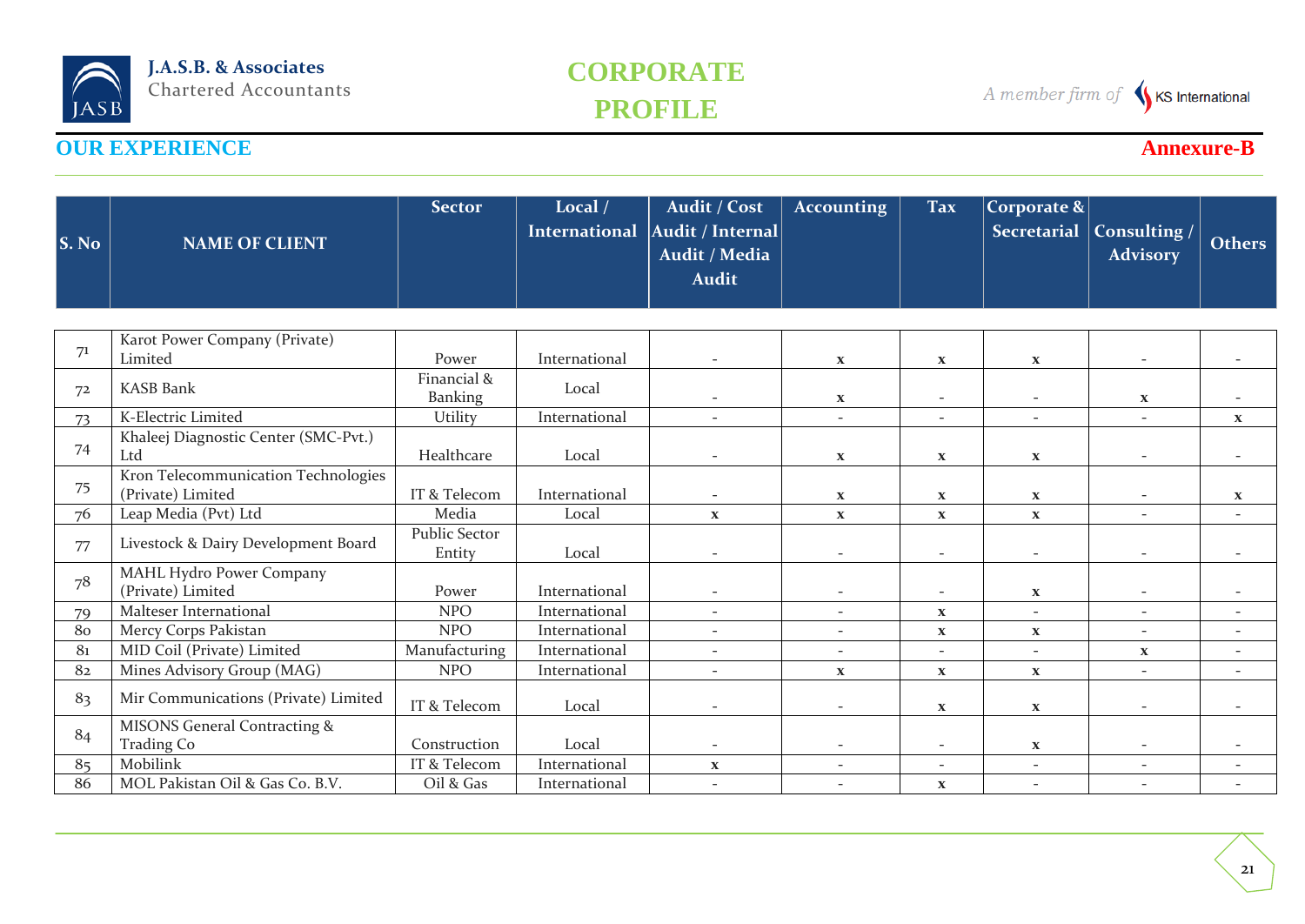## **CORPORATE PROFILE**

A member firm of SKS International

| S. No | <b>NAME OF CLIENT</b>                    | <b>Sector</b>                  | Local /<br><b>International</b> | Audit / Cost<br>Audit / Internal<br>Audit / Media<br><b>Audit</b> | <b>Accounting</b>        | <b>Tax</b>               | Corporate $\&$<br><b>Secretarial</b> | Consulting /<br><b>Advisory</b> | <b>Others</b>            |
|-------|------------------------------------------|--------------------------------|---------------------------------|-------------------------------------------------------------------|--------------------------|--------------------------|--------------------------------------|---------------------------------|--------------------------|
| 87    | MOQAH FOUNDATION                         | <b>NPO</b>                     | Local                           | $\overline{\phantom{a}}$                                          | $\mathbf{X}$             | $\overline{a}$           | $\mathbf{X}$                         | $\sim$                          |                          |
| 88    | National Highway Authority               | <b>Public Sector</b><br>Entity | Local                           |                                                                   | $\overline{\phantom{a}}$ | $\overline{\phantom{a}}$ | $\overline{\phantom{a}}$             | $\mathbf x$                     |                          |
| 89    | National TB Control Program              | <b>NPO</b>                     | Local                           | $\overline{\phantom{a}}$                                          | $\sim$                   | $\overline{\phantom{a}}$ | ۰                                    | $\overline{\phantom{a}}$        |                          |
| 90    | <b>National Testing Service</b>          | <b>Services</b>                | Local                           |                                                                   | $\overline{\phantom{a}}$ | $\mathbf{x}$             | $\overline{\phantom{a}}$             | $\overline{\phantom{a}}$        |                          |
| Q1    | Net IT Matrix                            | IT & Telecom                   | Local                           | $\overline{\phantom{a}}$                                          | $\mathbf{x}$             | $\mathbf X$              | $\overline{\phantom{a}}$             | $\sim$                          | $\sim$                   |
| 92    | NKC (SMC-Pvt) Ltd                        | <b>Services</b>                | Local                           | $\overline{\phantom{a}}$                                          | $\overline{\phantom{a}}$ | $\overline{\phantom{a}}$ | $\overline{\phantom{a}}$             | $\sim$                          | $\overline{\phantom{a}}$ |
| 93    | Novo Nordisk Pharma (Private)<br>Limited | Pharmaceutical                 | International                   | $\mathbf{x}$                                                      | $\overline{\phantom{a}}$ | $\overline{\phantom{a}}$ | $\overline{\phantom{a}}$             |                                 |                          |
| 94    | OBS Healthcare (Pvt.) Ltd                | Pharmaceutical                 | International                   | $\overline{\phantom{a}}$                                          | $\overline{\phantom{a}}$ | $\overline{\phantom{a}}$ | $\overline{\phantom{a}}$             | $\mathbf{x}$                    | $\overline{\phantom{a}}$ |
| 95    | OBS Pakistan (Private) Limited           | Pharmaceutical                 | International                   | $\overline{\phantom{a}}$                                          | $\sim$                   | $\overline{\phantom{a}}$ | $\overline{\phantom{a}}$             | $\mathbf{X}$                    | $\overline{\phantom{a}}$ |
| 96    | OBS Pharma (Private) Limited             | Pharmaceutical                 | International                   | $\overline{\phantom{a}}$                                          | $\overline{\phantom{a}}$ | $\overline{\phantom{a}}$ | $\overline{\phantom{a}}$             | $\mathbf{X}$                    | $\overline{\phantom{a}}$ |
| 97    | Oxfam GB                                 | <b>NPO</b>                     | International                   | $\overline{\phantom{a}}$                                          | $\sim$                   | $\mathbf X$              | $\overline{\phantom{a}}$             | $\overline{\phantom{a}}$        | $\overline{\phantom{a}}$ |
| 98    | Oxfam Novib                              | <b>NPO</b>                     | International                   | $\overline{\phantom{a}}$                                          | $\overline{\phantom{a}}$ | $\mathbf{x}$             | $\sim$                               | $\sim$                          | $\overline{\phantom{a}}$ |
| 99    | Packet Bracket (Pvt) Ltd                 | IT & Telecom                   | Local                           | $\overline{\phantom{a}}$                                          | $\sim$                   | $\overline{\phantom{a}}$ | $\mathbf x$                          | $\overline{\phantom{a}}$        |                          |
| 100   | Pakistan Chamber of Engineers            | Association                    | Local                           | $\overline{\phantom{a}}$                                          | $\sim$                   | $\overline{a}$           | $\mathcal{L}$                        | $\sim$                          | $\sim$                   |
| 101   | Pakistan Coalition for Education         | <b>NPO</b>                     | Local                           | $\overline{\phantom{a}}$                                          | $\sim$                   | $\overline{\phantom{a}}$ | $\mathbf X$                          | $\sim$                          | $\overline{\phantom{a}}$ |
| 102   | Pakistan Engineering Council             | Regulator                      | Local                           | $\overline{\phantom{a}}$                                          | $\sim$                   | $\mathbf{x}$             | $\overline{\phantom{a}}$             | $\overline{\phantom{a}}$        | $\overline{\phantom{a}}$ |
| 103   | Pakistan Islamic Medical Association     | <b>NPO</b>                     | Local                           | $\overline{\phantom{a}}$                                          | $\sim$                   | $\overline{\phantom{a}}$ | ÷.                                   |                                 |                          |
| 104   | Paksat International (Pvt) Ltd           | IT & Telecom                   | Local                           | $\overline{\phantom{a}}$                                          | $\overline{\phantom{a}}$ | $\mathbf{x}$             | $\mathbf X$                          | $\overline{\phantom{a}}$        |                          |
| 105   | Pesto Labs (Private) Limited             | IT & Telecom                   | Local                           | $\overline{\phantom{a}}$                                          | $\sim$                   | $\mathbf{x}$             | $\mathbf{x}$                         | $\overline{\phantom{a}}$        | $\overline{\phantom{a}}$ |
| 106   | Polish Oil and Gas                       | Oil & Gas                      | International                   | $\overline{\phantom{a}}$                                          | $\overline{\phantom{a}}$ | $\overline{\phantom{a}}$ | $\overline{\phantom{a}}$             | $\sim$                          | $\overline{\phantom{a}}$ |
| 107   | Port Qasim Authority Pakistan            | <b>Public Sector</b><br>Entity | Local                           |                                                                   |                          |                          |                                      | $\mathbf{X}$                    |                          |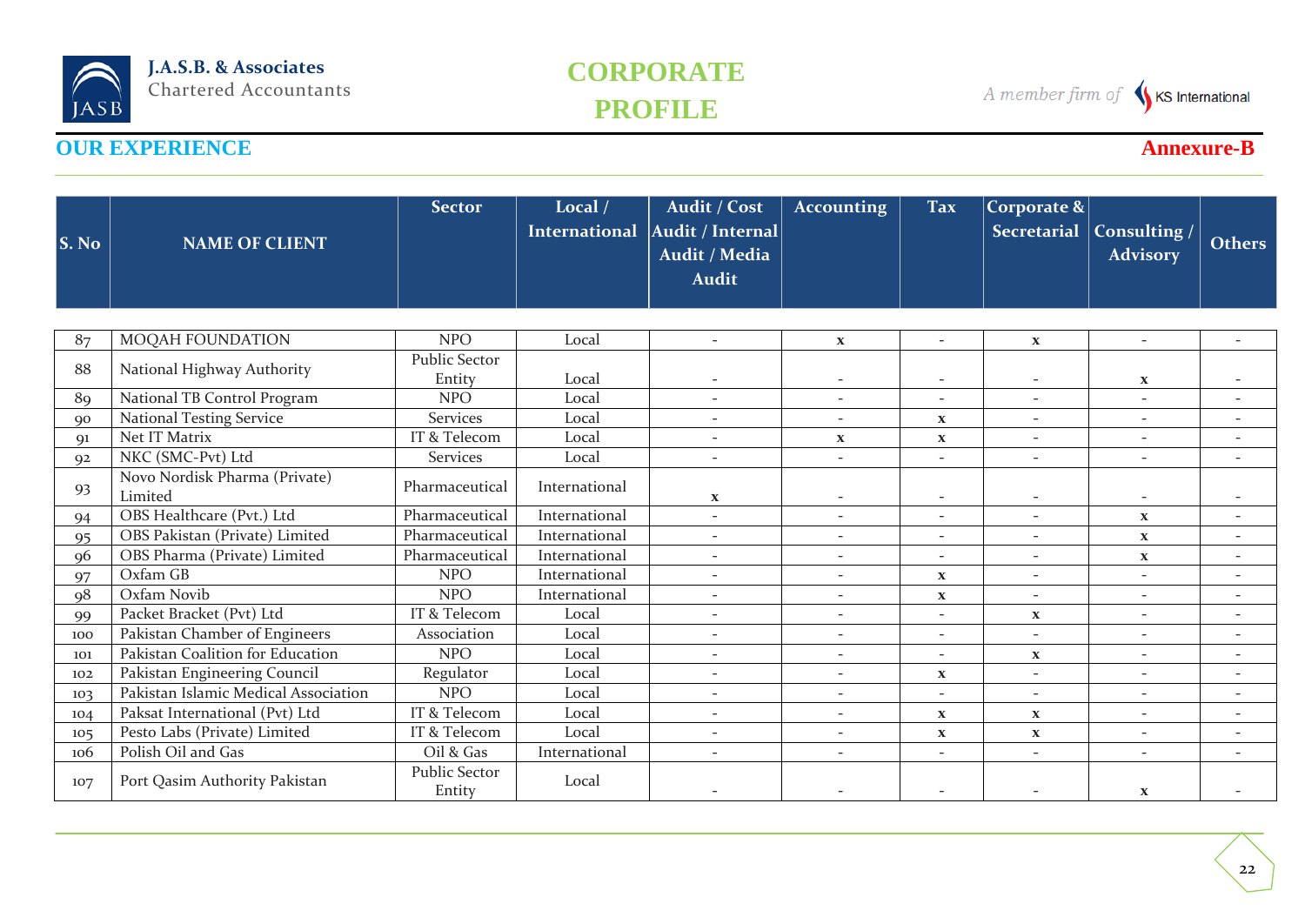## **CORPORATE PROFILE**

A member firm of SKS International

| S. No | <b>NAME OF CLIENT</b>                                    | <b>Sector</b>                  | Local /<br><b>International</b> | Audit / Cost<br>Audit / Internal<br>Audit / Media<br><b>Audit</b> | <b>Accounting</b>        | <b>Tax</b>               | $ {\rm Corporate\,\&} $<br><b>Secretarial</b> | <b>Consulting</b> /<br><b>Advisory</b> | <b>Others</b>            |
|-------|----------------------------------------------------------|--------------------------------|---------------------------------|-------------------------------------------------------------------|--------------------------|--------------------------|-----------------------------------------------|----------------------------------------|--------------------------|
|       |                                                          |                                |                                 |                                                                   |                          |                          |                                               |                                        |                          |
| 108   | Private Power and Infrastructure Board<br>(PPIB)         | <b>Public Sector</b><br>Entity | Local                           | $\overline{\phantom{a}}$                                          | $\overline{\phantom{a}}$ | $\overline{\phantom{a}}$ | $\mathbf x$                                   | $\overline{\phantom{a}}$               |                          |
| 109   | Rawal Dairies (Private) Limited                          | Agriculture &<br>Dairy         | Local                           |                                                                   |                          | $\overline{\phantom{a}}$ | $\mathbf{x}$                                  |                                        |                          |
| 110   | <b>REAT Network</b>                                      | <b>NPO</b>                     | Local                           | $\overline{\phantom{a}}$                                          | $\overline{\phantom{a}}$ | $\overline{\phantom{a}}$ | $\mathbf{X}$                                  | $\sim$                                 |                          |
| 111   | Red Carpet Visa Consultants (Private)<br>Limited         | <b>Services</b>                | Local                           | $\overline{\phantom{a}}$                                          | $\overline{\phantom{a}}$ | $\overline{\phantom{a}}$ | $\mathbf{X}$                                  | $\overline{\phantom{a}}$               |                          |
| 112   | Roche Phama Limited                                      | Pharmaceutical                 | International                   | $\overline{\phantom{a}}$                                          | $\overline{\phantom{a}}$ | $\overline{\phantom{a}}$ | $\overline{\phantom{a}}$                      | $\sim$                                 | $\mathbf{x}$             |
| 113   | Rozan                                                    | <b>NPO</b>                     | Local                           | $\overline{\phantom{a}}$                                          | $\overline{\phantom{a}}$ | $\sim$                   | $\overline{\phantom{a}}$                      | $\sim$                                 | $\overline{\phantom{a}}$ |
| 114   | <b>SAF</b> International                                 | Oil & Gas                      | Local                           | $\mathbf X$                                                       | $\overline{\phantom{a}}$ | $\overline{\phantom{a}}$ | $\overline{\phantom{a}}$                      | $\sim$                                 | $\overline{\phantom{a}}$ |
| 115   | <b>SEAMS</b>                                             | <b>Services</b>                | Local                           | $\overline{\phantom{a}}$                                          | $\mathbf{X}$             | $\sim$                   | $\overline{\phantom{0}}$                      | $\sim$                                 | $\overline{\phantom{a}}$ |
| 116   | SERONIC (SMC-PVT) LTD                                    | IT & Telecom                   | Local                           | $\overline{\phantom{a}}$                                          | $\sim$                   | $\overline{\phantom{a}}$ | $\mathbf X$                                   | $\sim$                                 | $\sim$                   |
| 117   | Service and Development                                  | <b>NPO</b>                     | Local                           | $\mathbf{x}$                                                      | $\mathbf{x}$             | $\mathbf{x}$             | $\mathbf X$                                   | $\sim$                                 |                          |
| 118   | Services International Trust                             | <b>NPO</b>                     | Local                           | $\mathbf{x}$                                                      | $\mathbf{X}$             | $\mathbf x$              | $\sim$                                        | $\sim$                                 | $\sim$                   |
| 119   | Shaheen Insurance                                        | Insurance                      | International                   | $\mathbf X$                                                       | $\overline{\phantom{a}}$ | $\overline{\phantom{a}}$ | $\sim$                                        | $\sim$                                 | $\overline{\phantom{a}}$ |
| 120   | Shanghai Investigation Design &<br>Research Institute Co | <b>Services</b>                | International                   | $\overline{\phantom{a}}$                                          | $\overline{\phantom{a}}$ | $\overline{\phantom{a}}$ | $\mathbf x$                                   | $\sim$                                 |                          |
| 121   | Silvatex (Pvt) Ltd                                       | Construction                   | Local                           | $\mathbf{x}$                                                      | $\overline{\phantom{a}}$ | $\overline{\phantom{a}}$ | $\mathbf{X}$                                  | $\sim$                                 |                          |
| 122   | Slogix (Private) Limited                                 | IT & Telecom                   | Local                           | $\overline{\phantom{a}}$                                          | $\overline{\phantom{a}}$ | $\overline{a}$           | $\mathbf X$                                   | $\sim$                                 | $\overline{\phantom{a}}$ |
| 123   | SOUL Sanctuary (SMC-PVT) LTD                             | <b>Services</b>                | Local                           | $\overline{\phantom{a}}$                                          | $\overline{\phantom{a}}$ | $\overline{\phantom{a}}$ | $\mathbf{X}$                                  | $\sim$                                 |                          |
| 124   | Swat Relief Initiative                                   | <b>NPO</b>                     | Local                           | $\mathbf{x}$                                                      | $\overline{\phantom{a}}$ | $\overline{\phantom{a}}$ | $\overline{\phantom{a}}$                      | $\sim$                                 | $\sim$                   |
| 125   | Tanvir Traders (Private) Ltd                             | Trading                        | Local                           | $\overline{\phantom{a}}$                                          | $\sim$                   | $\mathbf x$              | $\mathbf{X}$                                  | $\sim$                                 | $\sim$                   |
| 126   | TELPAL Networks (Private) Limited                        | IT & Telecom                   | Local                           | $\overline{\phantom{a}}$                                          | $\overline{\phantom{a}}$ | $\overline{\phantom{a}}$ | $\mathbf X$                                   | $\sim$                                 | $\overline{\phantom{a}}$ |
| 127   | The Asia Foundation                                      | <b>NPO</b>                     | International                   | $\blacksquare$                                                    | $\overline{\phantom{a}}$ |                          | $\mathbf x$                                   |                                        |                          |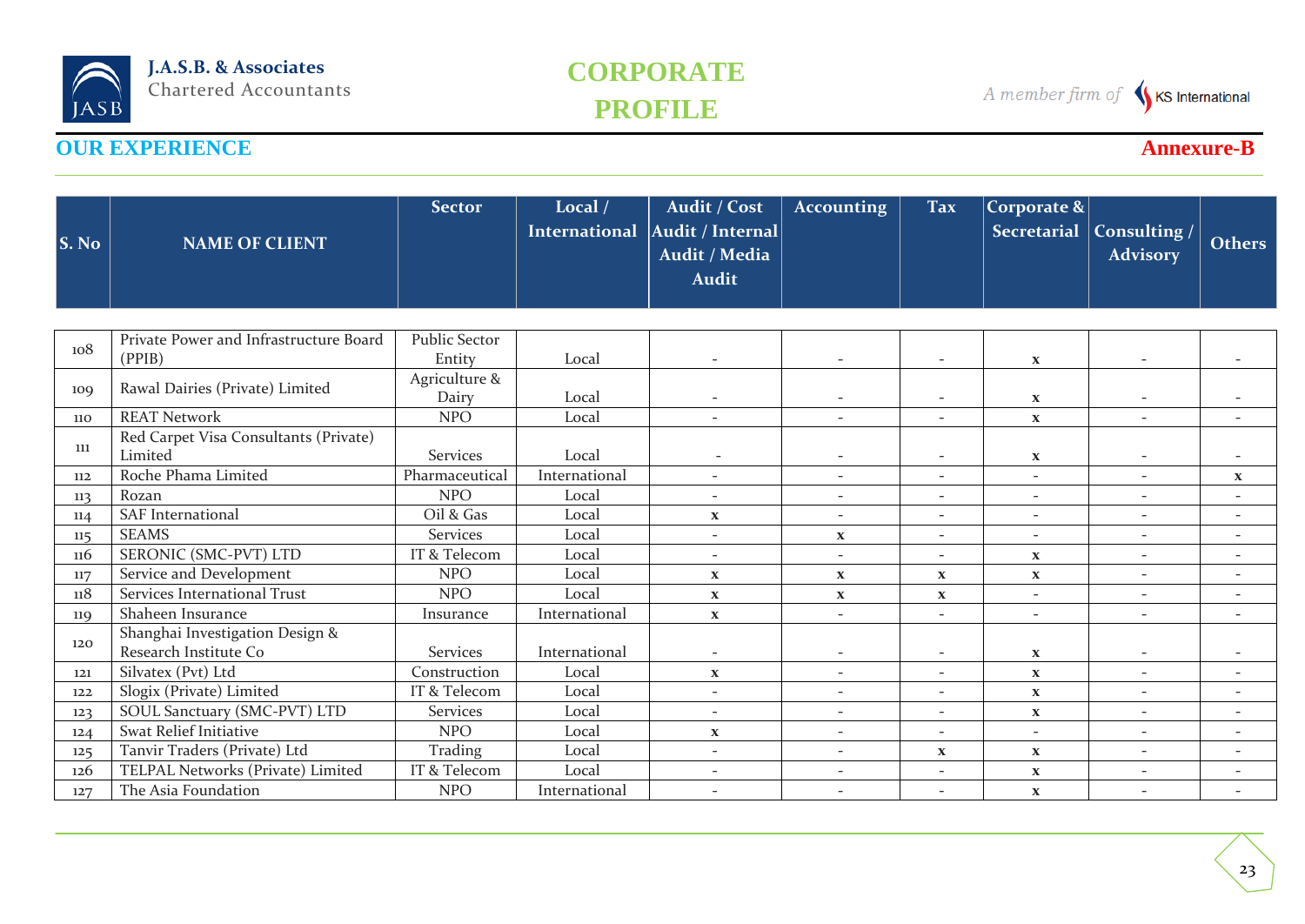## **CORPORATE PROFILE**

A member firm of SKS International

| $\mathbf{\mathbf{\mathbf{S}}.\mathbf{No}}$ | <b>NAME OF CLIENT</b>                                  | <b>Sector</b>                  | Local /<br><b>International</b> | Audit / Cost<br>Audit / Internal<br>Audit / Media<br><b>Audit</b> | <b>Accounting</b>        | <b>Tax</b>               | Corporate $\&$<br><b>Secretarial</b> | Consulting /<br><b>Advisory</b> | <b>Others</b>            |
|--------------------------------------------|--------------------------------------------------------|--------------------------------|---------------------------------|-------------------------------------------------------------------|--------------------------|--------------------------|--------------------------------------|---------------------------------|--------------------------|
| 128                                        | The Diabetes Centre                                    | <b>NPO</b>                     | Local                           | $\mathbf X$                                                       | $\mathbf{x}$             | $\mathbf X$              | $\sim$                               | $\sim$                          | $\overline{\phantom{a}}$ |
| 129                                        | TirichMir Stone Creations (Private)<br>Limited         | Manufacturing                  | Local                           | $\overline{\phantom{a}}$                                          | $\overline{\phantom{a}}$ | $\overline{\phantom{a}}$ | $\mathbf{x}$                         | $\overline{\phantom{a}}$        |                          |
| 130                                        | Top GIS Solutions (Private) Limited                    | IT & Telecom                   | Local                           | $\mathbf{x}$                                                      | $\mathbf{x}$             | $\mathbf{x}$             | $\mathbf X$                          | $\overline{\phantom{a}}$        |                          |
| 131                                        | Toyota Point Motors (Pvt) Ltd                          | Automative                     | Local                           | $\mathbf X$                                                       | $\overline{\phantom{a}}$ | $\mathbf{x}$             | $\mathbf{x}$                         | $\sim$                          |                          |
| 132                                        | Trade Development Authority of<br>Pakistan             | <b>Public Sector</b><br>Entity | Local                           | $\overline{\phantom{a}}$                                          | $\overline{\phantom{a}}$ | $\overline{\phantom{a}}$ | $\overline{\phantom{a}}$             | $\mathbf{x}$                    |                          |
| 133                                        | TranzBox (Pvt) Ltd                                     | IT & Telecom                   | Local                           | $\mathbf{x}$                                                      | $\overline{\phantom{a}}$ | $\mathbf x$              | $\mathbf{X}$                         | ÷.                              |                          |
| 134                                        | Tranzgreen (Pvt) Limited                               | IT & Telecom                   | Local                           | $\mathbf X$                                                       | $\overline{\phantom{a}}$ | $\mathbf x$              | $\mathbf{x}$                         | $\sim$                          | $\sim$                   |
| 135                                        | Triquest (Private) Limited                             | IT & Telecom                   | Local                           | $\overline{\phantom{a}}$                                          | $\mathbf{x}$             | $\mathbf{x}$             | $\mathbf{x}$                         | $\overline{\phantom{a}}$        | $\mathbf{X}$             |
| 136                                        | Tullow Oil Plc                                         | Oil & Gas                      | International                   | $\overline{\phantom{a}}$                                          | $\overline{a}$           | $\overline{\phantom{a}}$ | $\mathbf X$                          |                                 |                          |
| 137                                        | Tullow Pakistan (Developments)<br>Limited              | Oil & Gas                      | International                   | $\mathbf{x}$                                                      |                          | $\overline{\phantom{a}}$ | $\mathbf{X}$                         | ۰                               |                          |
| 138                                        | Twin Excel (SMC Pvt) Ltd                               | <b>Services</b>                | International                   | $\overline{\phantom{a}}$                                          | $\overline{\phantom{a}}$ | $\overline{\phantom{a}}$ | $\mathbf{x}$                         | $\sim$                          |                          |
| 139                                        | United Arab Shipping Agencies<br>(Pakistan) (Pvt.) Ltd | Shipping                       | International                   | $\mathbf{x}$                                                      |                          | $\overline{\phantom{a}}$ | $\overline{\phantom{a}}$             |                                 |                          |
| 140                                        | Universal Service Fund (USF)                           | IT & Telecom                   | Local                           | $\overline{\phantom{a}}$                                          | $\sim$                   | $\mathbf{x}$             | $\overline{\phantom{a}}$             | $\overline{\phantom{a}}$        | $\overline{\phantom{a}}$ |
| 141                                        | VT Solutions (Private) Limited                         | IT & Telecom                   | Local                           | $\mathbf X$                                                       | $\overline{\phantom{a}}$ | $\mathbf x$              | $\mathbf X$                          | $\overline{\phantom{a}}$        | $\overline{\phantom{a}}$ |
| 142                                        | Wazi Khel (Private) Limited                            | Travel &<br>Tourism            | Local                           | $\mathbf{X}$                                                      | $\mathbf{x}$             | $\mathbf{x}$             | $\mathbf{X}$                         | $\overline{\phantom{a}}$        |                          |
| 143                                        | World Vision Pakistan                                  | <b>NPO</b>                     | International                   | $\mathbf{x}$                                                      | $\overline{\phantom{a}}$ | $\mathbf{x}$             | $\overline{\phantom{a}}$             | $\overline{\phantom{a}}$        |                          |
| 144                                        | Zencore Technology (Private) Limited                   | IT & Telecom                   | Local                           | $\mathbf X$                                                       | $\overline{\phantom{a}}$ | $\mathbf x$              | $\mathbf{x}$                         | ۰                               |                          |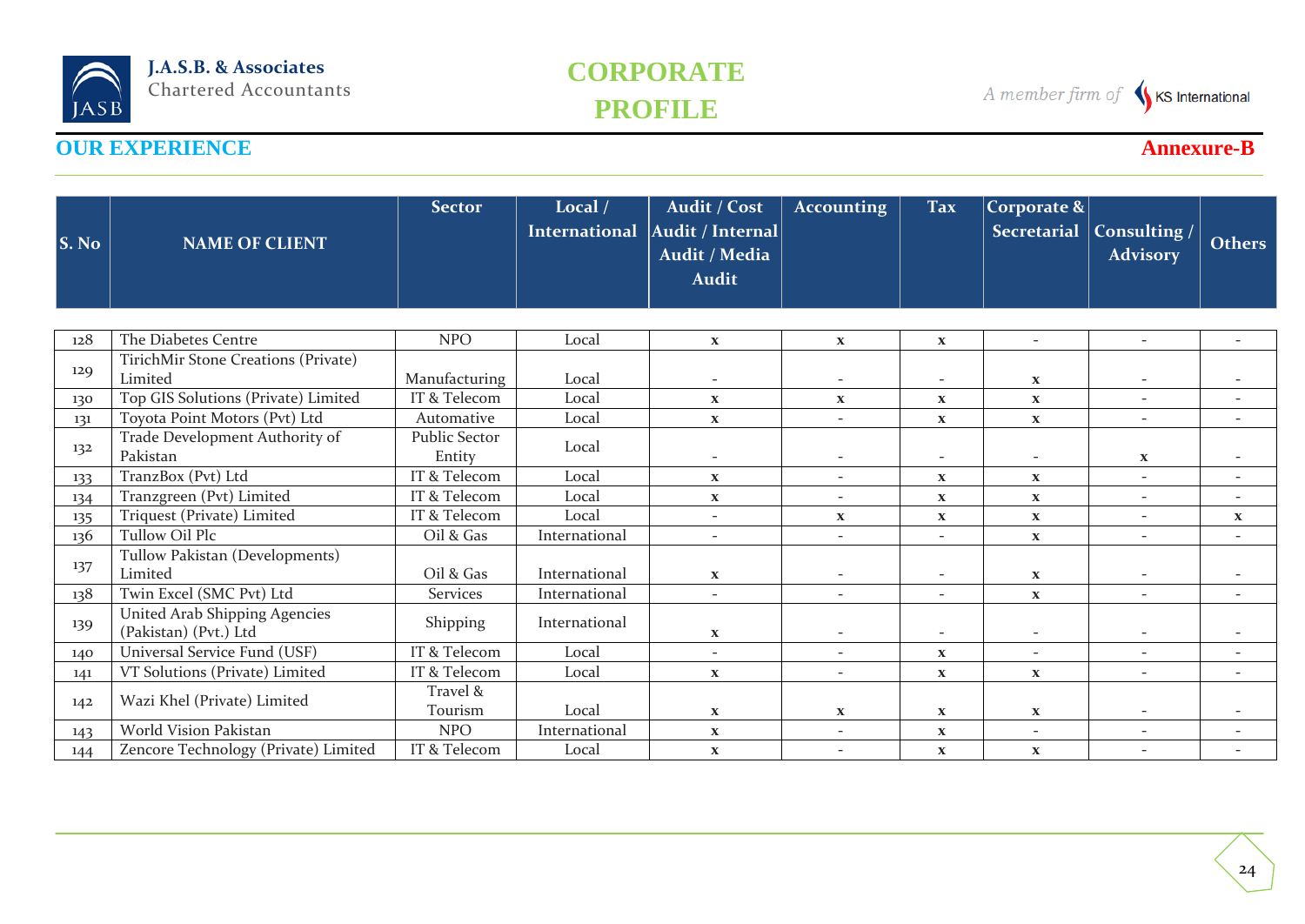

A member firm of KS International

### **PARTNER's PROFILE Annexure-**

### **Mr. Jibran S. Hassan, FCA Partner**

Mr. Jibran is a Fellow member of the Institute of Chartered Accountants of Pakistan and has rich experience of over 19 years at a senior level both locally and internationally. He started his professional career from A. F. Ferguson & Co., Chartered Accountants (a member firm of PricewaterhouseCoopers).

He served with Kinnevik Group (Sweden). Kinnevik which is today one of the largest listed investment companies in Europe with total assets of \$ 7 billion. Over the past 30 years Kinnevik has set up numerous entrepreneurial new businesses within media, telecoms and business services. Mr Jibran carried-out assignments in many countries including USA, UK, Holland, Luxemburg, Denmark, Finland, Cambodia, Senegal, Tanzania, Bolivia, Guatemala and Peru.

Mr. Jibran holds extensive accounting & audit experience of multinational, public/ non-public companies, in manufacturing, trading, oil & gas, real estate, software and development sectors in accordance with US GAAP, IFRS, SEC& Int'l Auditing Guidelines.

### **Mr. Arsalan S. Vardag, FCA Partner**

Mr. Arsalan has to his credit a meritorious professional experience spread over 20 years. He has developed great insights by working at senior level not only in Pakistan but also at international level. He has been exposed to high profile assignments both in the private and public sectors.

He started his career with A. F. Ferguson & Co., Chartered Accountants (a member firm of PricewaterhouseCoopers) and has worked as International Internal Auditor for an Investment Group (Kinnevik Group Sweden) in Europe, Asia and Africa. He has also worked in Pakistan's Bestway Group as Head of Internal Audit.

Mr. Arsalan gained public sector experience by working at Pakistan's Privatization Commission, Ministry of Privatization & Investment as Transaction Manager.

Thereafter he joined the Infrastructure Project Development Facility, Ministry of Finance as Senior Advisor Projects. The focus of this public sector entity was to develop Public Private Partnerships in Pakistan.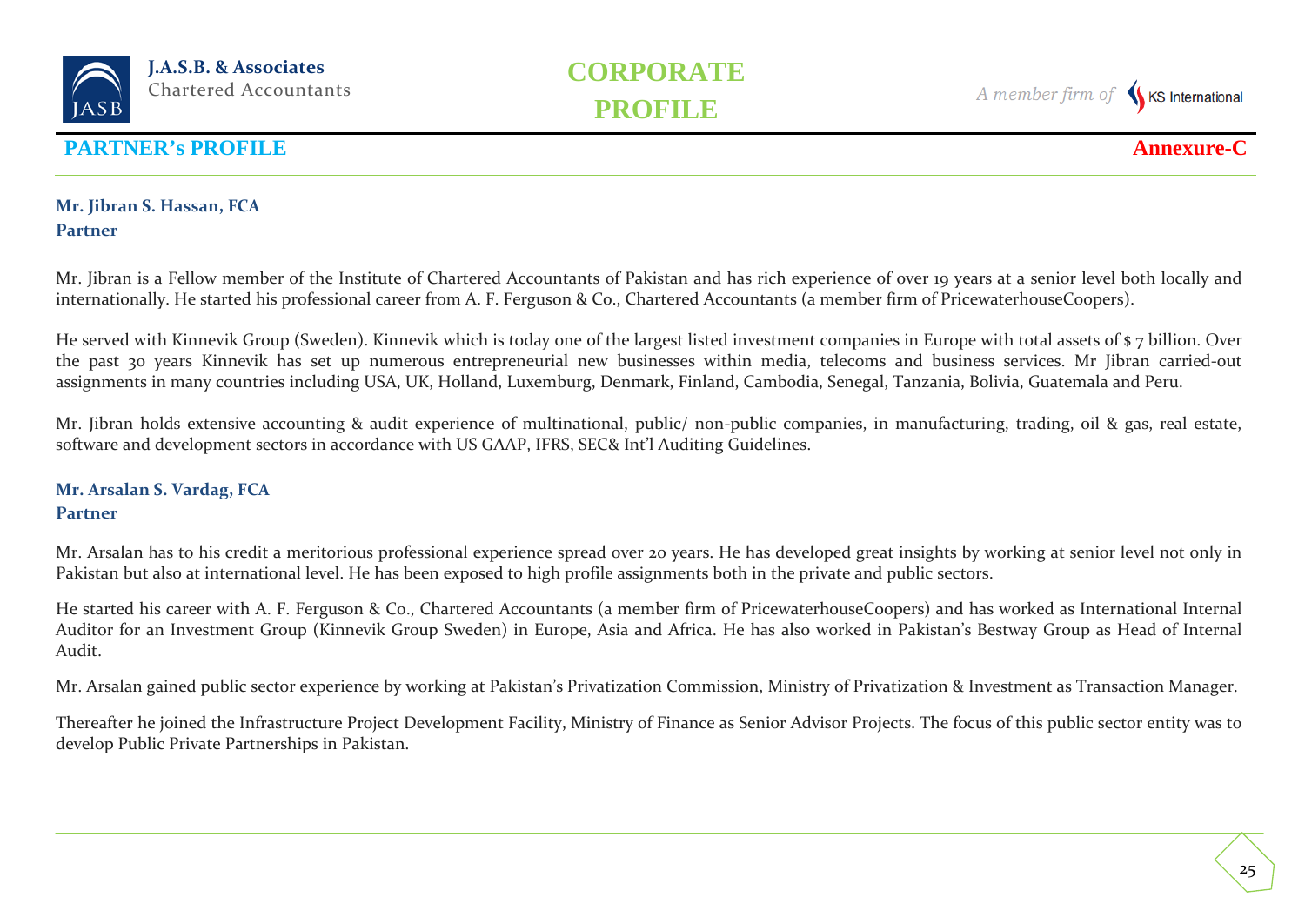

A member firm of KS International

### **PARTNER's PROFILE Annexure-**

#### **Mr. Saeed A. Chughtai, ACA FPA, MBA- UK, CMILT – UK, LLM (Law & Policy) - UK Partner**

Mr. Saeed has a professional experience spread over a period of 20 years. He has worked on high caliber professional assignments in Pakistan and Europe. His experience is complimented by a host of international academic qualifications and certifications.

He started his professional career at Deloitte Touche Tohmatsu International's Pakistan practice, where he was provided with an opportunity to work on energy and petroleum sector companies, in addition to a number of USAID and Swiss-Aid funded projects. He was also seconded to Deloitte's London office, where he worked on a wide variety of assignments.

He has also served with Bahria Foundation, a welfare trust of Pakistan Navy as GM Finance and with Tullow Pakistan (Developments) Ltd, an E&P company listed on the UK and Irish stock exchanges as Cost Controller. He has worked in the U.K as a volunteer Board member for a credit union. His energy sector experience is complimented by Energy, Oil & Gas and Minerals specific qualifications in Management and Law.

#### **Mr. Basharat Rasool, FCA Partner**

Mr Basharat has been decorated with ICAP's Gold Medal in Financial Reporting. He started his professional career with A. F. Ferguson & Co., Chartered Accountants (a member firm of PricewaterhouseCoopers). In addition he has also served at Deloitte Touche Tohmatsu in managerial capacity for two years before reverting back to PWC as a Manager Assurance & Business Advisory Services.

He was responsible for managing a large audit portfolio of different sector of the businesses such as financial institutions, manufacturing, trading etc. His professional career comprises a blend of versatile experiences. His exposure to the professional working environment of two of the big four international auditing firms has sharpened his professional acumen. He embodies a professional experience of 18 years.